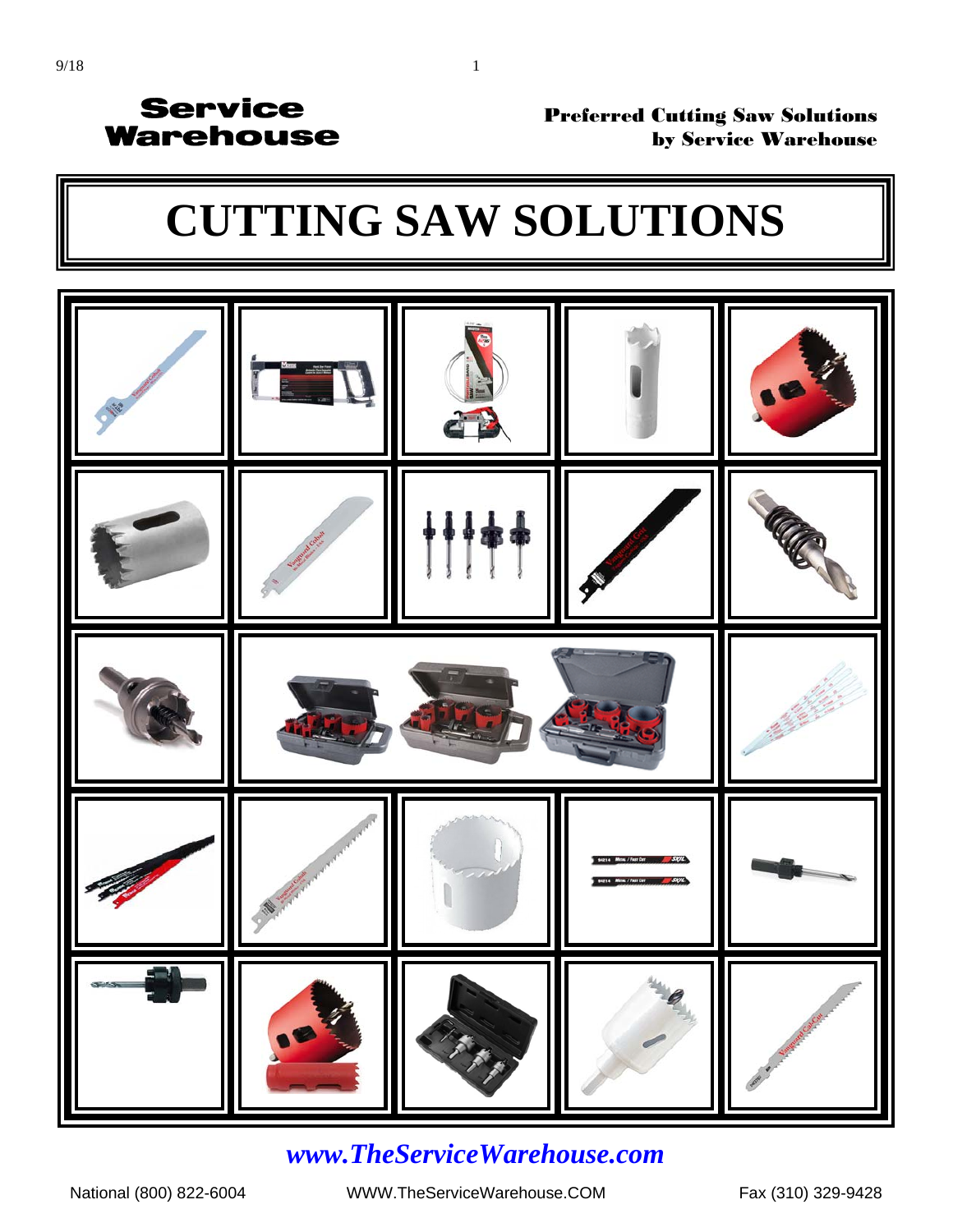#### į **Saws & Blades**

# **[BI-METAL HOLE SAWS – ADVANCED SERIES](http://www.servicewarehouse.net/mm5/merchant.mvc?Screen=CTGY&Store_Code=OC&Category_Code=FOCSABHMETALMA)**

#### *Bi-Metal Hole Saws* **–** *USA*

*Designed to cut brass, aluminum, copper, stainless steel, cast iron, plastic, and wood with ease. by MK Morse.* 



#### *NEW "Advanced Series" [with almost a full 2" cutting](http://www.servicewarehouse.net/mm5/merchant.mvc?Screen=CTGY&Store_Code=OC&Category_Code=FOCSABHMETALMA)  depth (1-15/16")*

- NEW Patent Pending tooth design optimized to remove material faster
- NEW Heavy duty, M42 High Speed Steel Cutting Edge featuring 8% Cobalt
- NEW Super Deep Cutting Depth of 1- 15/16" *(almost 2")*
- NEW Heavy Duty .050 Side Wall for greater stability
- NEW Elongated Side Slot for faster, easier slug removal
- NEW Cap/Backing Plate design reduces runout and vibration
- Cuts Faster 39% faster in Stainless Steel, 12% faster in mild steel, and 10% faster in wood.
- Manufactured in the USA

|                                                                                          |                       |                                                  |                                                  |                                                  |            |                     | <b>Fits This</b>  |
|------------------------------------------------------------------------------------------|-----------------------|--------------------------------------------------|--------------------------------------------------|--------------------------------------------------|------------|---------------------|-------------------|
| Part $#$                                                                                 | <b>Size</b>           | Description Type                                 |                                                  |                                                  |            | Depth               | <b>Arbor Size</b> |
| <b>HOL-916</b>                                                                           | 9/16"                 | <b>ADV Series Bi-Metal</b>                       |                                                  |                                                  |            | $1 - \frac{15}{16}$ | small             |
| <b>HOL-58</b>                                                                            | 5/8"                  | 66                                               | 66                                               | $\boldsymbol{\varsigma}\,\boldsymbol{\varsigma}$ | "          | $1^{-15}/_{16}$     | small             |
| <b>HOL-1116</b>                                                                          | 11/16"                | 66                                               | 66                                               | 66                                               | 66         | $1 - \frac{15}{16}$ | small             |
| <b>HOL-34</b>                                                                            | 3/4"                  | 66                                               | 66                                               | 66                                               | 66         | $1 - \frac{15}{16}$ | small             |
| <b>HOL-1316</b>                                                                          | 13/16"                | 66                                               | 66                                               | 66                                               | 66         | $1 - \frac{15}{16}$ | small             |
| <b>HOL-78</b>                                                                            | 7/8"                  | 66                                               | 66                                               | 66                                               | $\epsilon$ | $1 - \frac{15}{16}$ | small             |
| <b>HOL-1516</b>                                                                          | 15/16"                | 66                                               | 66                                               | 66                                               | 66         | $1 - \frac{15}{16}$ | small             |
| $HOL-1$                                                                                  | 1"                    | 66                                               | 66                                               | 66                                               | 66         | $1 - \frac{15}{16}$ | small             |
| <b>HOL-1-16</b>                                                                          | $1 - \frac{1}{16}$    | 66                                               | 66                                               | 66                                               | 66         | $1 - \frac{15}{16}$ | small             |
| <b>HOL-1-18</b>                                                                          | $1 - \frac{1}{8}$     | 66                                               | 66                                               | 66                                               | 66         | $1^{15}/_{16}$      | small             |
| <b>HOL-1-1316</b>                                                                        | $1 - \frac{3}{16}$    | 66                                               | 66                                               | 66                                               | 66         | $1 - \frac{15}{16}$ | small             |
| <b>HOL-1-14</b>                                                                          | $1 - \frac{1}{4}$     | 66                                               | 66                                               | 66                                               | 66         | $1 - \frac{15}{16}$ | large             |
| <b>HOL-1-516</b>                                                                         | $1 - \frac{5}{16}$    | 66                                               | $\boldsymbol{\varsigma}$                         | 66                                               | 66         | 1.15/16             | large             |
| <b>HOL-1-38</b>                                                                          | $1 - \frac{3}{8}$     | 66                                               | $\boldsymbol{\zeta}\boldsymbol{\zeta}$           | 66                                               | 66         | $1^{-15}/_{16}$     | large             |
| <b>HOL-1-716</b>                                                                         | $1 - \frac{7}{16}$    | 66                                               | 66                                               | 66                                               | 66         | 1.15/16             | large             |
| <b>HOL-1-12</b>                                                                          | $1 - \frac{1}{2}$     | 66                                               | 66                                               | 66                                               | 66         | $1 - \frac{15}{16}$ | large             |
| <b>HOL-1-916</b>                                                                         | $1 - \frac{9}{16}$    | 66                                               | 66                                               | 66                                               | 66         | $1 - \frac{15}{16}$ | large             |
| <b>HOL-1-58</b>                                                                          | $1 - \frac{5}{8}$     | 66                                               | 66                                               | 66                                               | 66         | $1^{-15}/_{16}$     | large             |
| <b>HOL-1-1116</b>                                                                        | $1 - \frac{11}{16}$   | 66                                               | 66                                               | 66                                               | 66         | $1^{-15}/_{16}$     | large             |
| <b>HOL-1-34</b>                                                                          | $1 - \frac{3}{4}$     | 66                                               | $\boldsymbol{\zeta}\boldsymbol{\zeta}$           | 66                                               | 66         | 1.15/16             | large             |
| <b>HOL-1-1316</b>                                                                        | $1 - {^{13}/_{16}}$ " | 66                                               | 66                                               | 66                                               | 66         | 1.15/16             | large             |
| <b>HOL-1-78</b>                                                                          | $1 - \frac{7}{8}$     | 66                                               | 66                                               | 66                                               | 66         | $1 - \frac{15}{16}$ | large             |
| $HOL-2$                                                                                  | 2"                    | 66                                               | 66                                               | 66                                               | 66         | 1.15/16             | large             |
| <b>HOL-2-116</b>                                                                         | $2^{-1}/_{16}$ "      | 66                                               | 66                                               | 66                                               | 66         | 1.15/16             | large             |
| <b>HOL-2-18</b>                                                                          | $2 - \frac{1}{8}$     | 66                                               | 66                                               | 66                                               | 66         | $1 - \frac{15}{16}$ | large             |
| $HOL-2-14$                                                                               | $2^{-1}/_{4}$ "       | 66                                               | $\boldsymbol{\zeta}\boldsymbol{\zeta}$           | 66                                               | 66         | $1 - \frac{15}{16}$ | large             |
| $HOL-2-12$                                                                               | $2 - \frac{1}{2}$     | 66                                               | 66                                               | 66                                               | 66         | $1 - \frac{15}{16}$ | large             |
| <b>HOL-2-916</b>                                                                         | $2 - \frac{9}{16}$    | 66                                               | 66                                               | 66                                               | 66         | 1.15/16             | large             |
| <b>HOL-2-58</b>                                                                          | $2 - \frac{5}{8}$     | 66                                               | 66                                               | 66                                               | 66         | $1 - \frac{15}{16}$ | large             |
| <b>HOL-2-34</b>                                                                          | $2 - \frac{3}{4}$     | 66                                               | 66                                               | 66                                               | 66         | $1 - \frac{15}{16}$ | large             |
| <b>HOL-2-78</b>                                                                          | $2 - \frac{7}{8}$     | 66                                               | $\boldsymbol{\zeta}\boldsymbol{\zeta}$           | 66                                               | 66         | $1 - \frac{15}{16}$ | large             |
| $HOL-3$                                                                                  | 3"                    | 66                                               | 66                                               | 66                                               | 66         | $1 - \frac{15}{16}$ | large             |
| <b>HOL-3-18</b>                                                                          | $3 - \frac{1}{8}$     | 66                                               | $\boldsymbol{\zeta}\boldsymbol{\zeta}$           | 66                                               | 66         | 1.15/16             | large             |
| <b>HOL-3-14</b>                                                                          | $3 - \frac{1}{4}$     | 66                                               | $\boldsymbol{\zeta}\boldsymbol{\zeta}$           | 66                                               | 66         | $1 - \frac{15}{16}$ | large             |
| <b>HOL-3-38</b>                                                                          | $3 - \frac{3}{8}$     | 66                                               | 66                                               | 66                                               | 66         | $1 - \frac{15}{16}$ | large             |
| <b>HOL-3-12</b>                                                                          | $3 - \frac{1}{2}$     | 66                                               | 66                                               | 66                                               | 66         | $1 - \frac{15}{16}$ | large             |
| <b>HOL-3-58</b>                                                                          | $3 - \frac{5}{8}$     | 66                                               | $\boldsymbol{\zeta}\boldsymbol{\zeta}$           | 66                                               | 66         | $1 - \frac{15}{16}$ | large             |
| <b>HOL-3-34</b>                                                                          | $3 - \frac{3}{4}$     | $\boldsymbol{\varsigma}\,\boldsymbol{\varsigma}$ | $\boldsymbol{\zeta}\boldsymbol{\zeta}$           | 66                                               | 66         | $1 - \frac{15}{16}$ | large             |
| <b>HOL-3-78</b>                                                                          | $3 - \frac{7}{8}$     | $\boldsymbol{\varsigma}\,\boldsymbol{\varsigma}$ | $\boldsymbol{\varsigma}$                         | 66                                               | 66         | $1^{-15}/_{16}$     | large             |
| HOL-4                                                                                    | 4"                    |                                                  |                                                  |                                                  |            | $1 - \frac{15}{16}$ | large             |
| <b>HOL-4-18</b>                                                                          | $4 - \frac{1}{8}$     | 66                                               | $\boldsymbol{\zeta}\boldsymbol{\zeta}$           | 66                                               | 66         | $1 - \frac{15}{16}$ | large             |
| <b>HOL-4-14</b>                                                                          | $4 - \frac{1}{4}$     | $\boldsymbol{\varsigma}\,\boldsymbol{\varsigma}$ | 66                                               | $\epsilon$                                       | 66         | $1^{-15}/_{16}$     | large             |
| <b>HOL-4-38</b>                                                                          | 4.3/8                 | 66                                               | $\boldsymbol{\zeta}\boldsymbol{\zeta}$           | 66                                               | 66         | 1.15/16             | large             |
| <b>HOL-4-12</b>                                                                          | $4 - \frac{1}{2}$     | $\epsilon$                                       | $\boldsymbol{\varsigma}$                         | $\zeta\,\zeta$                                   | 66         | $1^{15}/_{16}$      | large             |
| <b>HOL-4-34</b>                                                                          | $4 - \frac{3}{4}$     | $\boldsymbol{\varsigma}\,\boldsymbol{\varsigma}$ | $\boldsymbol{\varsigma}\,\boldsymbol{\varsigma}$ | $\boldsymbol{\zeta}\boldsymbol{\zeta}$           | 66         | $1 - \frac{15}{16}$ | large             |
| $HOL-5$                                                                                  | $5$ "                 | 66                                               | 66                                               | 66                                               | 66         | $1 - \frac{15}{16}$ | large             |
| <b>HOL-5-12</b>                                                                          | $5 - \frac{1}{2}$     | $\boldsymbol{\varsigma}\,\boldsymbol{\varsigma}$ | $\boldsymbol{\varsigma}\,\boldsymbol{\varsigma}$ | $\epsilon$                                       | 66         | 1.15/16             | large             |
| <b>HOL-5-34</b>                                                                          | $5 - \frac{3}{4}$     | 66                                               | 66                                               | 66                                               | 66         | $1 - \frac{15}{16}$ | large             |
| $HOL-6$                                                                                  | 6                     | $\epsilon$                                       | 66                                               | $\zeta\,\zeta$                                   | 66         | 1.15/16             | large             |
|                                                                                          |                       |                                                  |                                                  |                                                  |            |                     |                   |
| Premium "Advanced Series" Saws that measure almost a full 2"<br>cutting depth (1-15/16") |                       |                                                  |                                                  |                                                  |            |                     |                   |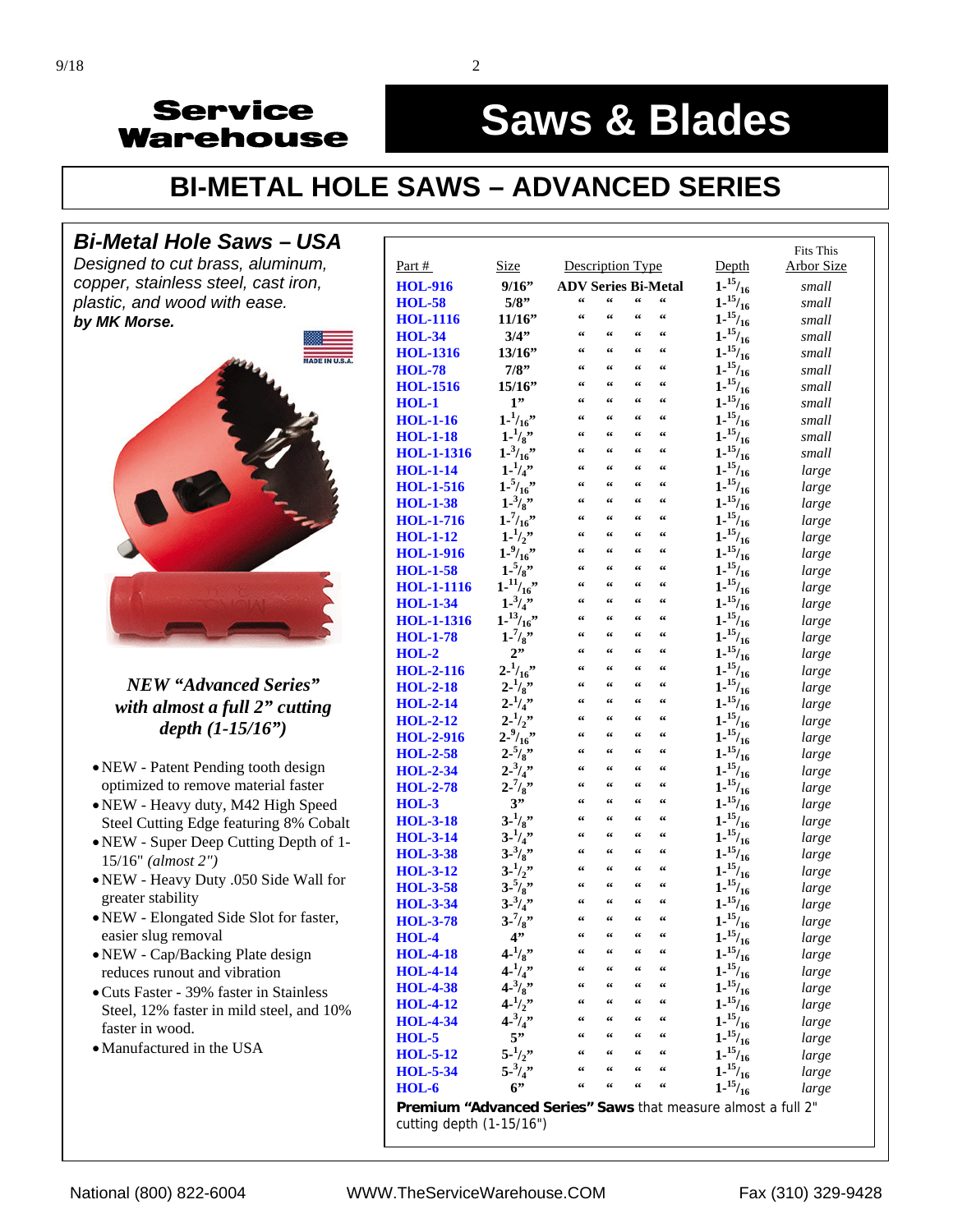# **Saws & Blades**

# **[BI-METAL HOLE SAW KITS – ADVANCED SERIES](http://www.servicewarehouse.net/mm5/merchant.mvc?Screen=CTGY&Store_Code=OC&Category_Code=FOCHOLESAWKITS)**

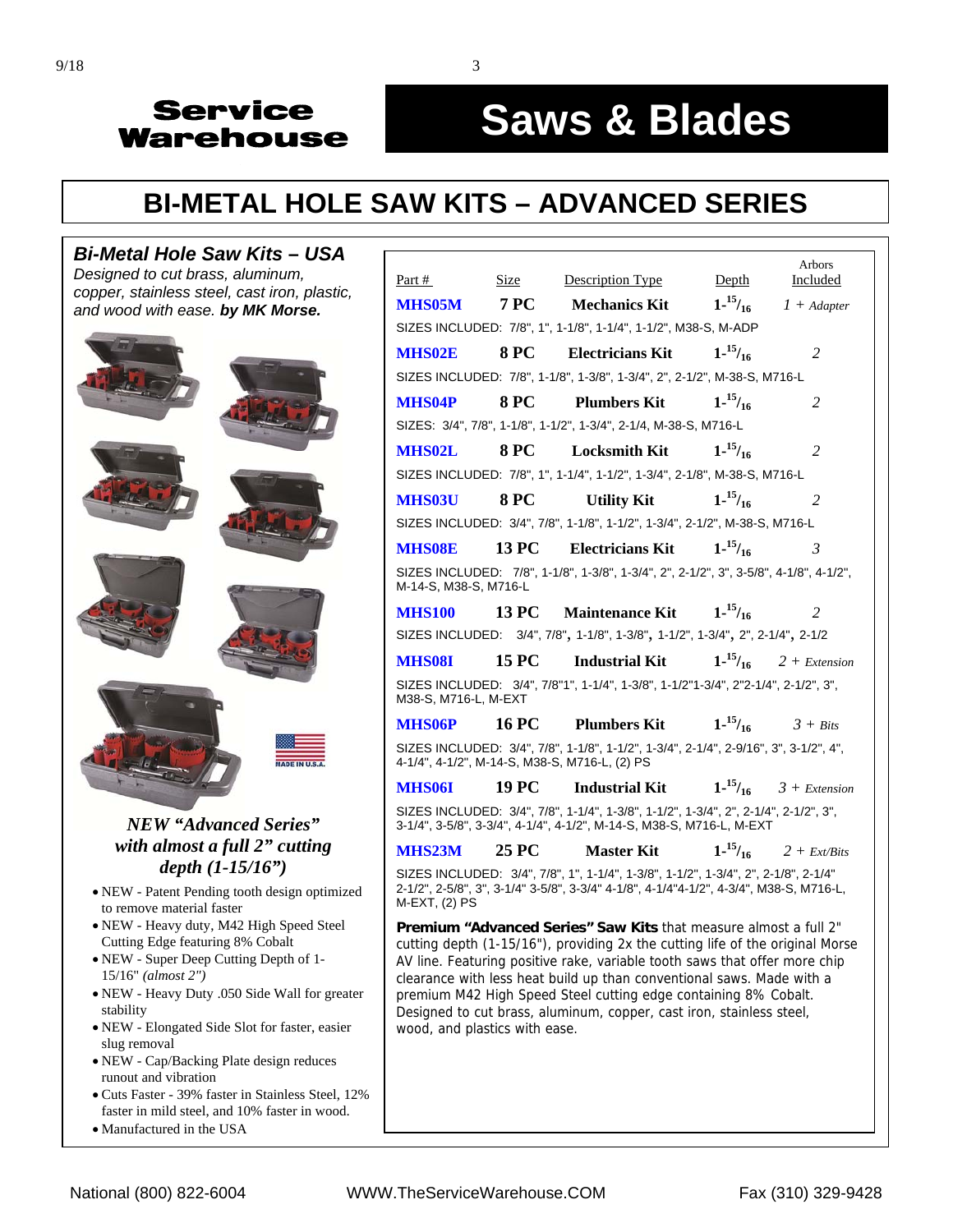#### į **Saws & Blades**

## **[BI-METAL HOLE SAWS – SW SERIES](http://www.servicewarehouse.net/mm5/merchant.mvc?Screen=CTGY&Store_Code=OC&Category_Code=FOCSABHMETALSW)**

#### *Bi-Metal Hole Saws* **–** *USA*

*Designed to cut brass, aluminum, copper, stainless steel, cast iron, plastic, and wood with ease by Service Warehouse.*



- Professional Grade Bi-Metal Construction
- Cobalt Matrix HSS Cutting Edge Laser Welded
- 4/6 Variable-Pitch Teeth
- 1-1/2" Cutting Depth
- Cuts Stainless Steel, Cast Iron, Brass, Copper, Wood, and Plastic,
- Shatter-Resistant Body
- Accepts Standard Arbors
- Manufactured in the USA

**SW Series Saws** features positive rake, variable tooth saws that offer extreme value and performance. Made with a premium M42 High Speed Steel cutting edge containing 8% Cobalt. Designed to cut brass, aluminum, copper, cast iron, stainless steel, wood, and plastics with ease. Cutting depth of (1-1/2").

|                     |                            |                                                  |                                                  |                                                  |                                                  |                                        | <b>Fits This</b> |  |
|---------------------|----------------------------|--------------------------------------------------|--------------------------------------------------|--------------------------------------------------|--------------------------------------------------|----------------------------------------|------------------|--|
| Part #              | <b>Size</b>                | Description Type                                 |                                                  |                                                  |                                                  | Depth                                  | Arbor Size       |  |
| <b>SWHOL-916</b>    | 9/16"                      | <b>SW Series Bi-Metal</b>                        |                                                  |                                                  |                                                  | $1 - \frac{1}{2}$                      | small            |  |
| <b>SWHOL-58</b>     | 5/8"                       | $\boldsymbol{\varsigma}\,\boldsymbol{\varsigma}$ | 66                                               | $\boldsymbol{\varsigma}\,\boldsymbol{\varsigma}$ | 66                                               | $1 - \frac{1}{2}$                      | small            |  |
| <b>SWHOL-1116</b>   | 11/16"                     | $\zeta\,\zeta$                                   | $\boldsymbol{\zeta} \boldsymbol{\zeta}$          | 66                                               | 66                                               | $1 - \frac{1}{2}$                      | small            |  |
| <b>SWHOL-34</b>     | 3/4"                       | 66                                               | $\zeta \zeta$                                    | $\boldsymbol{\varsigma}\,\boldsymbol{\varsigma}$ | 66                                               | $1 - \frac{1}{2}$                      | small            |  |
| <b>SWHOL-1316</b>   | 13/16"                     | $\zeta\,\zeta$                                   | $\zeta\,\zeta$                                   | $\boldsymbol{\zeta}\boldsymbol{\zeta}$           | $\zeta \zeta$                                    | $1 - \frac{1}{2}$                      | small            |  |
| <b>SWHOL-78</b>     | 7/8"                       | 66                                               | $\zeta\,\zeta$                                   | $\zeta\,\zeta$                                   | $\zeta\,\zeta$                                   | $1 - \frac{1}{2}$                      | small            |  |
| <b>SWHOL-1516</b>   | 15/16"                     | $\zeta\,\zeta$                                   | $\zeta\,\zeta$                                   | $\zeta\,\zeta$                                   | $\zeta\,\zeta$                                   | $1 - \frac{1}{2}$                      | small            |  |
| <b>SWHOL-1</b>      | 1"                         | $\zeta\,\zeta$                                   | $\zeta\,\zeta$                                   | $\epsilon\epsilon$                               | $\boldsymbol{\zeta}\boldsymbol{\zeta}$           | $1 - \frac{1}{2}$                      | small            |  |
| <b>SWHOL-1-16</b>   | $1 - \frac{1}{16}$         | $\zeta\,\zeta$                                   | $\boldsymbol{\varsigma}\,\boldsymbol{\varsigma}$ | $\epsilon$                                       | 66                                               | $1 - \frac{1}{2}$                      | small            |  |
| <b>SWHOL-1-18</b>   | $1 - \frac{1}{8}$          | 66                                               | 66                                               | 66                                               | 66                                               | $1 - \frac{1}{2}$                      | small            |  |
| <b>SWHOL-1-1316</b> | $1 - \frac{3}{16}$         | 66                                               | $\zeta$                                          | 66                                               | 66                                               | $1 - \frac{1}{2}$                      | small            |  |
| <b>SWHOL-1-14</b>   | $1 - \frac{1}{4}$          | <b>SW Series Bi-Metal</b>                        |                                                  |                                                  |                                                  | $1 - \frac{1}{2}$                      | large            |  |
| <b>SWHOL-1-516</b>  | $1 - \frac{5}{16}$ "       | $\boldsymbol{\varsigma}$                         | $\boldsymbol{\varsigma}\,\boldsymbol{\varsigma}$ | $\boldsymbol{\varsigma}$                         | $\boldsymbol{\varsigma}\,\boldsymbol{\varsigma}$ | $1 - \frac{1}{2}$                      | large            |  |
| <b>SWHOL-1-38</b>   | $1 - \frac{3}{8}$          | $\zeta\,\zeta$                                   | $\boldsymbol{\zeta}\boldsymbol{\zeta}$           | $\boldsymbol{\zeta}\boldsymbol{\zeta}$           | $\boldsymbol{\varsigma}$                         | $1 - \frac{1}{2}$                      | large            |  |
| <b>SWHOL-1-716</b>  | $1 - \frac{7}{16}$         | $\zeta\,\zeta$                                   | $\boldsymbol{\zeta}\boldsymbol{\zeta}$           | $\epsilon\epsilon$                               | 66                                               | $1 - \frac{1}{2}$                      | large            |  |
| <b>SWHOL-1-12</b>   | $1 - \frac{1}{2}$          | $\zeta\,\zeta$                                   | $\zeta\,\zeta$                                   | 66                                               | $\boldsymbol{\varsigma}$                         | $1 - \frac{1}{2}$                      | large            |  |
| <b>SWHOL-1-916</b>  | $1 - \frac{9}{16}$         | $\zeta\,\zeta$                                   | $\zeta \zeta$                                    | $\epsilon\epsilon$                               | 66                                               | $1 - \frac{1}{2}$                      | large            |  |
| <b>SWHOL-1-58</b>   | $1 - \frac{5}{8}$          | $\zeta\,\zeta$                                   | $\zeta\,\zeta$                                   | $\boldsymbol{\varsigma}\,\boldsymbol{\varsigma}$ | $\boldsymbol{\zeta}\boldsymbol{\zeta}$           | $1 - \frac{1}{2}$                      | large            |  |
| <b>SWHOL-1-1116</b> | $1^{-11}/16$               | $\zeta\,\zeta$                                   | $\zeta \zeta$                                    | $\zeta \zeta$                                    | 66                                               | $1 - \frac{1}{2}$                      | large            |  |
| <b>SWHOL-1-34</b>   | $1 - \frac{3}{4}$          | $\zeta\,\zeta$                                   | $\boldsymbol{\varsigma}$                         | $\boldsymbol{\varsigma}$                         | $\boldsymbol{\varsigma}$                         | $1 - \frac{1}{2}$                      | large            |  |
| <b>SWHOL-1-1316</b> | 1.13/16                    | $\zeta\,\zeta$                                   | $\zeta$                                          | $\epsilon$                                       | 66                                               | $1 - \frac{1}{2}$                      | large            |  |
| <b>SWHOL-1-78</b>   | $1 - \frac{7}{8}$          | $\zeta\,\zeta$                                   | 66                                               | 66                                               | 66                                               | $1 - \frac{1}{2}$                      | large            |  |
| <b>SWHOL-2</b>      | 2"                         | 66                                               | 66                                               | $\zeta\,\zeta$                                   | $\boldsymbol{\zeta}\boldsymbol{\zeta}$           | $1 - \frac{1}{2}$                      | large            |  |
| <b>SWHOL-2-116</b>  | $2^{-1/16}$                | $\zeta\,\zeta$                                   | $\zeta\,\zeta$                                   | $\zeta\,\zeta$                                   | $\boldsymbol{\varsigma}$                         | $1 - \frac{1}{2}$                      | large            |  |
| <b>SWHOL-2-18</b>   | $2 - \frac{1}{8}$          | $\zeta\,\zeta$                                   | $\zeta\,\zeta$                                   | $\zeta\,\zeta$                                   | $\boldsymbol{\varsigma}$                         | $1 - \frac{1}{2}$                      | large            |  |
| <b>SWHOL-2-14</b>   | $2 - \frac{1}{4}$          | $\zeta\,\zeta$                                   | $\boldsymbol{\varsigma}$                         | $\boldsymbol{\varsigma}$                         | $\boldsymbol{\varsigma}$                         | $1 - \frac{1}{2}$                      | large            |  |
| <b>SWHOL-2-12</b>   | $2 - \frac{1}{2}$          | $\zeta\,\zeta$                                   | $\epsilon$                                       | 66                                               | 66                                               | $1 - \frac{1}{2}$                      | large            |  |
| <b>SWHOL-2-916</b>  | $2 - \frac{9}{16}$         | 66                                               | $\boldsymbol{\varsigma}$                         | $\epsilon$                                       | 66                                               | $1 - \frac{1}{2}$                      | large            |  |
| <b>SWHOL-2-58</b>   | $2 - \frac{5}{8}$          | $\zeta\,\zeta$                                   | 66                                               | $\epsilon$                                       | 66                                               | $1 - \frac{1}{2}$                      | large            |  |
| <b>SWHOL-2-34</b>   | $2 - \frac{3}{4}$          | $\zeta\,\zeta$                                   | $\boldsymbol{\varsigma}$                         | 66                                               | 66                                               | $1 - \frac{1}{2}$                      | large            |  |
| <b>SWHOL-2-78</b>   | $2 - \frac{7}{8}$          | $\zeta\,\zeta$                                   | $\boldsymbol{\varsigma}$                         | 66                                               | $\boldsymbol{\varsigma}$                         | $1 - \frac{1}{2}$                      | large            |  |
| <b>SWHOL-3</b>      | 3"                         | $\zeta\,\zeta$                                   | $\zeta\,\zeta$                                   | $\epsilon$                                       | $\boldsymbol{\zeta} \boldsymbol{\zeta}$          | $1 - \frac{1}{2}$                      | large            |  |
| <b>SWHOL-3-18</b>   | $3 - \frac{1}{8}$          | $\zeta\,\zeta$                                   | $\boldsymbol{\varsigma}$                         | $\zeta \, \zeta$                                 | $\boldsymbol{\zeta}\boldsymbol{\zeta}$           | $1 - \frac{1}{2}$                      | large            |  |
| <b>SWHOL-3-14</b>   | $3 - \frac{1}{4}$          | $\zeta\,\zeta$                                   | $\boldsymbol{\varsigma}$                         | $\boldsymbol{\varsigma}$                         | 66                                               | $1 - \frac{1}{2}$                      | large            |  |
| <b>SWHOL-3-38</b>   | $3 - \frac{3}{8}$          | $\zeta\,\zeta$<br>66                             | $\zeta\,\zeta$<br>$\zeta \zeta$                  | $\zeta\,\zeta$<br>66                             | $\boldsymbol{\zeta}\boldsymbol{\zeta}$<br>66     | $1 - \frac{1}{2}$                      | large            |  |
| <b>SWHOL-3-12</b>   | $3 - \frac{1}{2}$          | $\zeta\,\zeta$                                   | $\zeta\,\zeta$                                   | $\zeta\,\zeta$                                   | $\boldsymbol{\zeta}\boldsymbol{\zeta}$           | $1 - \frac{1}{2}$                      | large            |  |
| <b>SWHOL-3-58</b>   | $3 - \frac{5}{8}$          | $\boldsymbol{\varsigma}\,\boldsymbol{\varsigma}$ | $\zeta$                                          | $\boldsymbol{\zeta} \boldsymbol{\zeta}$          | $\boldsymbol{\varsigma}$                         | $1 - \frac{1}{2}$                      | large            |  |
| <b>SWHOL-3-34</b>   | $3 - \frac{3}{4}$          | $\boldsymbol{\varsigma}\,\boldsymbol{\varsigma}$ | $\zeta\,\zeta$                                   | $\zeta\,\zeta$                                   | $\zeta$                                          | $1 - \frac{1}{2}$                      | large            |  |
| <b>SWHOL-3-78</b>   | $3 - \frac{7}{8}$          | 66                                               | 66                                               | 66                                               | $\textsf{G}\,\textsf{G}$                         | $1 - \frac{1}{2}$                      | large            |  |
| <b>SWHOL-4</b>      | 4"                         | 66                                               | $\boldsymbol{\zeta}\boldsymbol{\zeta}$           | 66                                               | $\boldsymbol{\zeta}\boldsymbol{\zeta}$           | $1 - \frac{1}{2}$                      | large            |  |
| <b>SWHOL-4-18</b>   | $4 - \frac{1}{8}$          | 66                                               | 66                                               | 66                                               | 66                                               | $1 - \frac{1}{2}$<br>$1 - \frac{1}{2}$ | large            |  |
| <b>SWHOL-4-14</b>   | $4 - \frac{1}{4}$          | 66                                               | $\boldsymbol{\varsigma}$                         | 66                                               | $\boldsymbol{\zeta}\boldsymbol{\zeta}$           |                                        | large            |  |
| <b>SWHOL-4-38</b>   | 4.3/8<br>$4 - \frac{1}{2}$ | 66                                               | 66                                               | 66                                               | $\boldsymbol{\zeta}\boldsymbol{\zeta}$           | $1 - \frac{1}{2}$<br>$1 - \frac{1}{2}$ | large            |  |
| <b>SWHOL-4-12</b>   | $4 - \frac{3}{4}$          | 66                                               | 66                                               | 66                                               | $\boldsymbol{\varsigma}\,\boldsymbol{\varsigma}$ | $1 - \frac{1}{2}$                      | large            |  |
| <b>SWHOL-4-34</b>   | 5"                         | 66                                               | 66                                               | 66                                               | 66                                               | $1 - \frac{1}{2}$                      | large            |  |
| <b>SWHOL-5</b>      | $5 - \frac{1}{2}$          | 66                                               | $\boldsymbol{\varsigma}\,\boldsymbol{\varsigma}$ | 66                                               | $\boldsymbol{\varsigma}\,\boldsymbol{\varsigma}$ | $1 - \frac{1}{2}$                      | large            |  |
| <b>SWHOL-5-12</b>   | $5 - \frac{3}{4}$          | 66                                               | $\boldsymbol{\varsigma}\,\boldsymbol{\varsigma}$ | 66                                               | $\boldsymbol{\varsigma}\,\boldsymbol{\varsigma}$ | $1 - \frac{1}{2}$                      | large            |  |
| <b>SWHOL-5-34</b>   | 6"                         | $\epsilon$                                       | $\zeta\,\zeta$                                   | $\epsilon$                                       | $\boldsymbol{\varsigma}\,\boldsymbol{\varsigma}$ | $1 - \frac{1}{2}$                      | large            |  |
| <b>SWHOL-6</b>      |                            |                                                  |                                                  |                                                  |                                                  |                                        | large            |  |
|                     |                            |                                                  |                                                  |                                                  |                                                  |                                        |                  |  |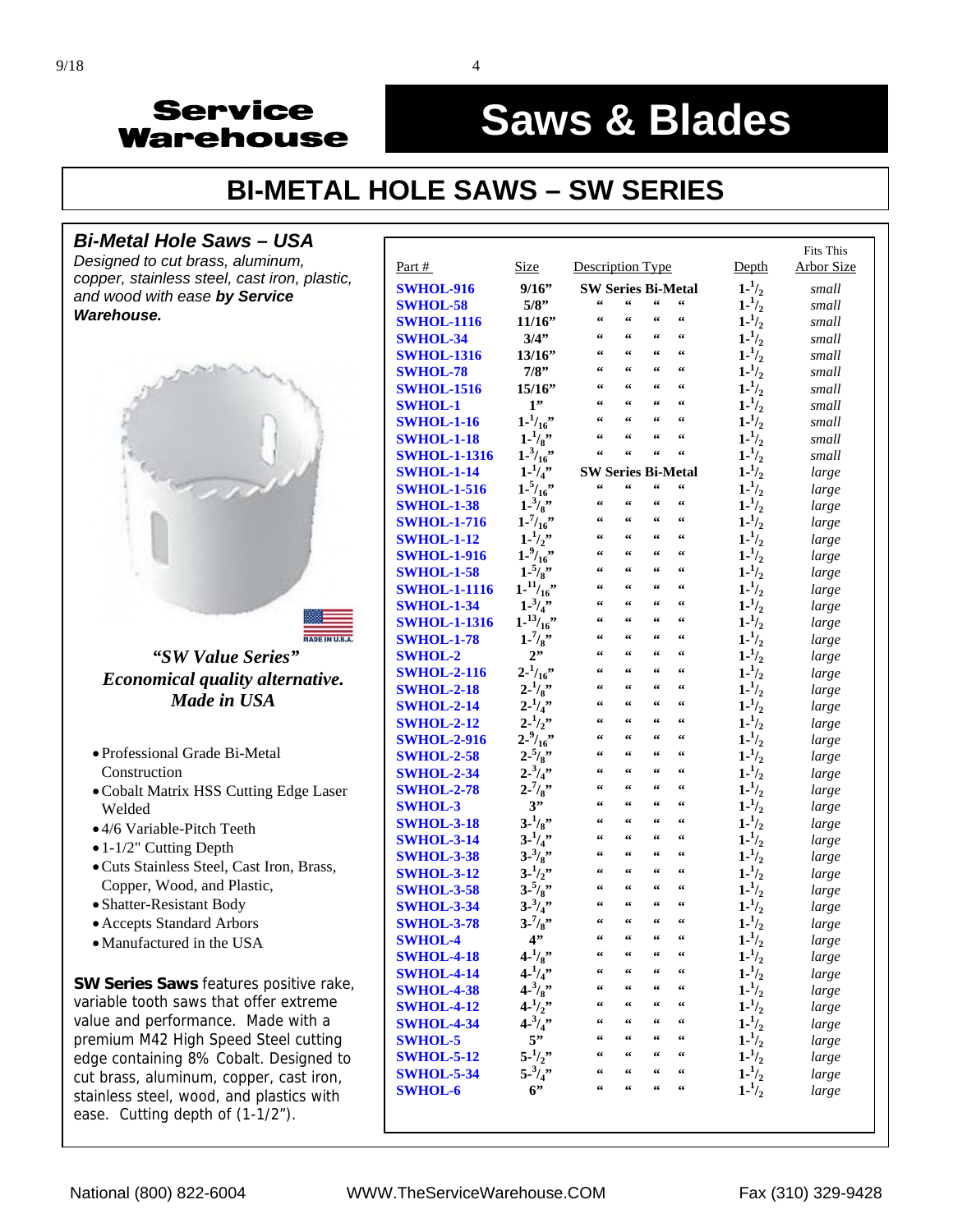#### į **Saws & Blades**

# **CARBIDE TIPPED HOLE SAWS**

#### *Carbide Tipped Hole Saws* **–**

*USA Designed to cut acoustical tile, counter tops, drywall, fiberboard, fiberglass, plaster, plastic, Aluminum, Cast Iron, Stainless Steel, and nail-free wood by Service Warehouse.* 



#### *NEW "Carbide Tipped" for increased wear resistance.*

- Professional Grade Carbide Tipped Construction
- 3 TPI Variable-Pitch Teeth
- 1-1/2" Cutting Depth
- Cuts Fiberglass, Drywall, Plaster, Fiberboard, Aluminum, Countertops, Wood, Cast Iron, Stainless Steel, and Plastic,
- Shatter-Resistant Body
- Accepts Standard Arbors
- Manufactured in the USA

*APPLICATION NOTES: Not designed for thin sheet metal, or corrugated metal that an snag and catch (see Carbide Hole Cutters for superior performance.* 

*Also not designed for masonry products like block, brick, or concrete. Plaster and drywall are acceptable (see Carbide Grit or Thin Wall Core Drills for this application.*

|                    |                     |                                                  |                                                  |                                                  |                                                  |                     | <b>Fits This</b> |
|--------------------|---------------------|--------------------------------------------------|--------------------------------------------------|--------------------------------------------------|--------------------------------------------------|---------------------|------------------|
| Part #             | <b>Size</b>         | Description Type                                 |                                                  |                                                  |                                                  | Depth               | Arbor Size       |
| <b>CTHOL34</b>     | 3/4"                | <b>Carbide Tipped Hole Saw</b>                   |                                                  |                                                  |                                                  | $1 - \frac{1}{2}$   | small            |
| <b>CTHOL1316</b>   | 13/16"              | 66                                               | 66                                               | 66                                               | $\zeta\,\zeta$                                   | $1 - \frac{1}{2}$   | small            |
| <b>CTHOL78</b>     | 7/8"                | 66                                               | 66                                               | 66                                               | $\boldsymbol{\zeta}\boldsymbol{\zeta}$           | $1 - \frac{1}{2}$   | small            |
| <b>CTHOL1516</b>   | 15/16"              | 66                                               | $\boldsymbol{\zeta} \boldsymbol{\zeta}$          | 66                                               | $\zeta \zeta$                                    | $1 - \frac{1}{2}$   | small            |
| <b>CTHOL1</b>      | 1"                  | 66                                               | $\boldsymbol{\zeta}\boldsymbol{\zeta}$           | $\epsilon\, \epsilon$                            | $\boldsymbol{\zeta}\boldsymbol{\zeta}$           | $1 - \frac{1}{2}$   | small            |
| <b>CTHOL1-116</b>  | $1 - \frac{1}{16}$  | 66                                               | $\epsilon$                                       | 66                                               | $\boldsymbol{\zeta} \, \boldsymbol{\zeta}$       | $1 - \frac{1}{2}$   | small            |
| <b>CTHOL1-18</b>   | $1 - \frac{1}{8}$   | 66                                               | $\epsilon$                                       | $\epsilon$                                       | $\boldsymbol{\zeta}\boldsymbol{\zeta}$           | $1 - \frac{1}{2}$   | small            |
| <b>CTHOL1-316</b>  | $1 - \frac{3}{16}$  | $\epsilon$                                       | 66                                               | 66                                               | 66                                               | $1 - \frac{1}{2}$   | small            |
| <b>CTHOL1-14</b>   | $1 - \frac{1}{4}$   | <b>Carbide Tipped Hole Saw</b>                   |                                                  |                                                  |                                                  | $1 - \frac{1}{2}$   | large            |
| <b>CTHOL1-38</b>   | $1 - \frac{3}{8}$ " | $\boldsymbol{\varsigma}\,\boldsymbol{\varsigma}$ | $\boldsymbol{\varsigma}\,\boldsymbol{\varsigma}$ | $\boldsymbol{\varsigma}\,\boldsymbol{\varsigma}$ | $\boldsymbol{\varsigma}\,\boldsymbol{\varsigma}$ | $1 - \frac{1}{2}$   | large            |
| <b>CTHOL1-716</b>  | $1 - \frac{7}{16}$  | 66                                               | 66                                               | $\zeta\,\zeta$                                   | 66                                               | $1 - \frac{1}{2}$   | large            |
| <b>CTHOL1-12</b>   | $1 - \frac{1}{2}$   | 66                                               | $\boldsymbol{\varsigma}\,\boldsymbol{\varsigma}$ | $\epsilon$                                       | $\boldsymbol{\varsigma}\,\boldsymbol{\varsigma}$ | $1 - \frac{1}{2}$   | large            |
| <b>CTHOL1-916</b>  | $1 - \frac{9}{16}$  | 66                                               | 66                                               | 66                                               | $\epsilon$                                       | $1 - \frac{1}{2}$   | large            |
| <b>CTTHOL1-58</b>  | $1 - \frac{5}{8}$   | 66                                               | $\epsilon$                                       | 66                                               | $\epsilon$                                       | $1 - \frac{1}{2}$   | large            |
| <b>CTHOL1-1116</b> | $1^{-11}/16$ "      | 66                                               | 66                                               | $\epsilon$                                       | $\epsilon$                                       | $1 - \frac{1}{2}$   | large            |
| <b>CTHOL1-34</b>   | $1 - \frac{3}{4}$   | 66                                               | $\epsilon$                                       | $\epsilon$                                       | $\epsilon$                                       | $1 - \frac{1}{2}$   | large            |
| <b>CTHOL1-1316</b> | 1.13/16             | 66                                               | $\epsilon$                                       | $\epsilon$                                       | $\epsilon$                                       | $1 - \frac{1}{2}$   | large            |
| <b>CTHOL1-78</b>   | $1 - \frac{7}{8}$   | 66                                               | 66                                               | 66                                               | 66                                               | $1 - \frac{1}{2}$   | large            |
| <b>CTHOL2</b>      | 2"                  | 66                                               | $\zeta \zeta$                                    | $\epsilon$                                       | $\zeta \zeta$                                    | $1 - \frac{1}{2}$   | large            |
| <b>CTHOL2-16</b>   | $2 - \frac{1}{16}$  | 66                                               | $\boldsymbol{\varsigma}\,\boldsymbol{\varsigma}$ | 66                                               | 66                                               | $1 - \frac{1}{2}$   | large            |
| <b>CTHOL2-18</b>   | $2 - \frac{1}{8}$   | 66                                               | 66                                               | $\epsilon$                                       | $\boldsymbol{\varsigma}\,\boldsymbol{\varsigma}$ | $1 - \frac{1}{2}$   | large            |
| <b>CTHOL2-14</b>   | $2 - \frac{1}{4}$   | 66                                               | 66                                               | 66                                               | 66                                               | $1 - \frac{1}{2}$   | large            |
| <b>CTHOL2-516</b>  | $2 - \frac{5}{16}$  | 66                                               | 66                                               | $\epsilon$                                       | $\boldsymbol{\zeta}\boldsymbol{\zeta}$           | $1 - \frac{1}{2}$   | large            |
| <b>CTHOL2-38</b>   | $2 - \frac{3}{8}$   | 66                                               | 66                                               | $\epsilon$                                       | 66                                               | $1 - \frac{1}{2}$   | large            |
| <b>CTHOL2-12</b>   | $2 - \frac{1}{2}$   | 66                                               | $\epsilon$                                       | $\boldsymbol{\zeta} \, \boldsymbol{\zeta}$       | 66                                               | $1 - \frac{1}{2}$   | large            |
| <b>CTHOL2-916</b>  | $2 - \frac{9}{16}$  | $\boldsymbol{\varsigma}\,\boldsymbol{\varsigma}$ | 66                                               | $\boldsymbol{\zeta} \boldsymbol{\zeta}$          | $\epsilon$                                       | $1 - \frac{15}{16}$ | large            |
| <b>CTHOL2-58</b>   | $2 - \frac{5}{8}$   | 66                                               | $\boldsymbol{\varsigma}$                         | $\boldsymbol{\varsigma}\,\boldsymbol{\varsigma}$ | $\epsilon$                                       | $1 - \frac{15}{16}$ | large            |
| <b>CTHOL2-34</b>   | $2 - \frac{3}{4}$   | $\boldsymbol{\varsigma}\,\boldsymbol{\varsigma}$ | 66                                               | $\epsilon$                                       | 66                                               | $1 - \frac{15}{16}$ | large            |
| <b>CTHOL2-78</b>   | $2 - \frac{7}{8}$   | 66                                               | $\boldsymbol{\zeta}\boldsymbol{\zeta}$           | 66                                               | $\boldsymbol{\zeta}\boldsymbol{\zeta}$           | 1.15/16             | large            |
| <b>CTHOL3</b>      | 3"                  | 66                                               | $\textsf{G}\,\textsf{G}$                         | $\boldsymbol{\varsigma}\,\boldsymbol{\varsigma}$ | $\boldsymbol{\zeta}\boldsymbol{\zeta}$           | 1.15/16             | large            |
| <b>CTHOL3-18</b>   | $3 - \frac{1}{8}$   | 66                                               | $\boldsymbol{\zeta}\boldsymbol{\zeta}$           | $\epsilon$                                       | 66                                               | $1 - \frac{15}{16}$ | large            |
| <b>CTHOL3-14</b>   | $3 - \frac{1}{4}$   | 66                                               | 66                                               | 66                                               | 66                                               | $1 - \frac{15}{16}$ | large            |
| <b>CTHOL3-38</b>   | $3 - \frac{3}{8}$   | 66                                               | 66                                               | 66                                               | 66                                               | $1 - \frac{15}{16}$ | large            |
| <b>CTHOL3-12</b>   | $3 - \frac{1}{2}$   | 66                                               | 66                                               | $\epsilon$                                       | 66                                               | $1 - \frac{15}{16}$ | large            |
| <b>CTHOL3-58</b>   | $3 - \frac{5}{8}$   | 66                                               | 66                                               | 66                                               | $\boldsymbol{\zeta}\boldsymbol{\zeta}$           | 1.15/16             | large            |
| <b>CTHOL4-14</b>   | $4 - \frac{1}{4}$   | $\boldsymbol{\varsigma}\,\boldsymbol{\varsigma}$ | $\boldsymbol{\varsigma}$                         | 66                                               | 66                                               | $1^{-15}/_{16}$     | large            |

**Carbide Tipped Hole Saws** offer better wear resistance than traditional Bi-Metal Hole Saws, especially in abrasive materials. Made with a premium Carbide Tips welded onto each tooth. Designed to cut fiberglass, Aluminum, drywall, plaster, cast Iron, stainless steel, wood, countertops, and plastics. Cutting depth of (1-1/2").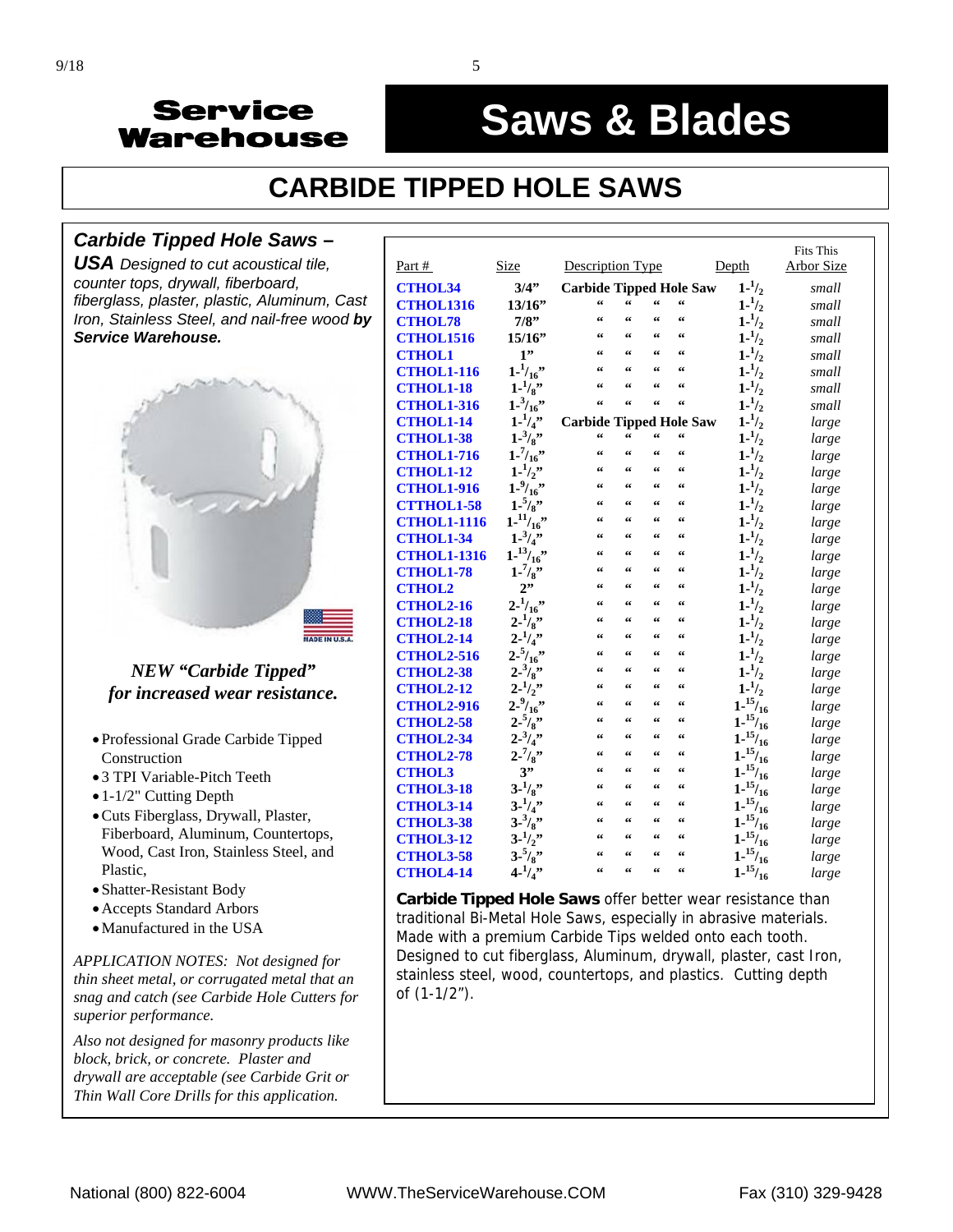#### į **Saws & Blades**

# **[TUNGSTEN CARBIDE GRIT HOLE SAWS](http://www.servicewarehouse.net/mm5/merchant.mvc?Screen=CTGY&Store_Code=OC&Category_Code=FOCCGHS)**

#### *Tungsten Carbide Grit Hole*

*Saws* **–** *USA* Designed to cut acoustic Tile, Brick, Cast Iron, Cement Board, Ceramic, Cinder Block, Composite, Computer Flooring, Fiberglass, Hardened Steel, Particle Board, Asbestos Board, Formica *by Service Warehouse.*





#### *"Tungsten Carbide Grit" for increased smooth, clean snag resistant cuts.*

- Professional Grade Tungsten Carbide Grit Construction
- Gulleted TPI
- 1-1/2" Cutting Depth
- Cuts acoustic Tile, Brick, Cast Iron, Cement Board, Ceramic, Cinder Block, Composite, Computer Flooring, Fiberglass, Hardened Steel, Particle Board, Asbestos Board, Formica.
- Shatter-Resistant Body
- Accepts Standard Arbors
- Manufactured in the USA

*APPLICATION NOTES: These hole saws create clean holes in materials too hard or abrasive for standard bi-metal saws, or so thin they would strip bi-metal or chip carbide teeth. Gullet snag resistant edge* 

|                    |                     |                                                  |                                         |                          |                                                  |                   | <b>Fits This</b> |
|--------------------|---------------------|--------------------------------------------------|-----------------------------------------|--------------------------|--------------------------------------------------|-------------------|------------------|
| Part #             | Size                | Description Type                                 |                                         |                          |                                                  | Depth             | Arbor Size       |
| <b>CGHOL34</b>     | 3/4"                | <b>Tungsten Carbide Grit</b>                     |                                         |                          |                                                  | $1 - \frac{1}{2}$ | small            |
| <b>CGHOL1316</b>   | 13/16"              | 66                                               | $\boldsymbol{\zeta} \boldsymbol{\zeta}$ | 66                       | $\zeta \zeta$                                    | $1 - \frac{1}{2}$ | small            |
| <b>CGHOL78</b>     | 7/8"                | $\textsf{G}\,\textsf{G}$                         | $\textsf{G}\,\textsf{G}$                | 66                       | 66                                               | $1 - \frac{1}{2}$ | small            |
| <b>CGHOL1516</b>   | 15/16"              | $\boldsymbol{\zeta}\boldsymbol{\zeta}$           | $\boldsymbol{\zeta}\boldsymbol{\zeta}$  | 66                       | $\boldsymbol{\zeta}\boldsymbol{\zeta}$           | $1 - \frac{1}{2}$ | small            |
| <b>CGHOL1</b>      | 1"                  | 66                                               | $\boldsymbol{\zeta} \boldsymbol{\zeta}$ | 66                       | $\zeta\,\zeta$                                   | $1 - \frac{1}{2}$ | small            |
| <b>CGHOL1-116</b>  | $1 - \frac{1}{16}$  | 66                                               | 66                                      | 66                       | $\boldsymbol{\zeta}\boldsymbol{\zeta}$           | $1 - \frac{1}{2}$ | small            |
| <b>CGHOL1-18</b>   | $1 - \frac{1}{8}$   | 66                                               | $\epsilon$                              | $\epsilon$               | $\zeta \zeta$                                    | $1 - \frac{1}{2}$ | small            |
| <b>CGHOL1-316</b>  | $1 - \frac{3}{16}$  | $\zeta\,\zeta$                                   | 66                                      | 66                       | 66                                               | $1 - \frac{1}{2}$ | small            |
| <b>CGHOL1-14</b>   | $1 - \frac{1}{4}$   | <b>Tungsten Carbide Grit</b>                     |                                         |                          |                                                  | $1 - \frac{1}{2}$ | large            |
| <b>CGHOL1-38</b>   | $1 - \frac{3}{8}$   | $\boldsymbol{\zeta}\boldsymbol{\zeta}$           | $\epsilon$                              | $\epsilon$               | $\boldsymbol{\varsigma}$                         | $1 - \frac{1}{2}$ | large            |
| <b>CGHOL1-716</b>  | $1 - \frac{7}{16}$  | $\zeta\,\zeta$                                   | $\epsilon$                              | 66                       | 66                                               | $1 - \frac{1}{2}$ | large            |
| <b>CGHOL1-12</b>   | $1 - \frac{1}{2}$   | $\boldsymbol{\zeta}\boldsymbol{\zeta}$           | $\epsilon$                              | $\epsilon$               | $\zeta \zeta$                                    | $1 - \frac{1}{2}$ | large            |
| <b>CGHOL1-916</b>  | $1 - \frac{9}{16}$  | $\zeta\,\zeta$                                   | $\epsilon$                              | $\epsilon$               | $\zeta \zeta$                                    | $1 - \frac{1}{2}$ | large            |
| <b>CGTHOL1-58</b>  | $1 - \frac{5}{8}$   | $\boldsymbol{\zeta}\boldsymbol{\zeta}$           | 66                                      | 66                       | $\zeta\,\zeta$                                   | $1 - \frac{1}{2}$ | large            |
| <b>CGHOL1-1116</b> | $1^{-11}/_{16}$ "   | $\zeta\,\zeta$                                   | $\boldsymbol{\zeta} \boldsymbol{\zeta}$ | 66                       | 66                                               | $1 - \frac{1}{2}$ | large            |
| <b>CGHOL1-34</b>   | $1 - \frac{3}{4}$   | 66                                               | $\epsilon$                              | $\epsilon$               | 66                                               | $1 - \frac{1}{2}$ | large            |
| <b>CGHOL1-1316</b> | $1 - \frac{13}{16}$ | 66                                               | $\epsilon$                              | $\epsilon$               | $\boldsymbol{\zeta}\boldsymbol{\zeta}$           | $1 - \frac{1}{2}$ | large            |
| <b>CGHOL1-78</b>   | $1 - \frac{7}{8}$   | 66                                               | 66                                      | $\epsilon$               | $\boldsymbol{\varsigma}$                         | $1 - \frac{1}{2}$ | large            |
| <b>CGHOL2</b>      | 2"                  | 66                                               | $\boldsymbol{\zeta} \boldsymbol{\zeta}$ | 66                       | $\zeta\,\zeta$                                   | $1 - \frac{1}{2}$ | large            |
| <b>CGHOL2-16</b>   | $2^{-1/16}$         | 66                                               | $\boldsymbol{\zeta} \boldsymbol{\zeta}$ | $\epsilon$               | 66                                               | $1 - \frac{1}{2}$ | large            |
| <b>CGHOL2-18</b>   | $2 - \frac{1}{8}$   | 66                                               | $\epsilon$                              | $\epsilon$               | $\boldsymbol{\zeta}\boldsymbol{\zeta}$           | $1 - \frac{1}{2}$ | large            |
| <b>CGHOL2-14</b>   | $2^{-1}/4$ "        | 66                                               | $\epsilon$                              | $\epsilon$               | $\zeta \zeta$                                    | $1 - \frac{1}{2}$ | large            |
| <b>CGHOL2-516</b>  | $2 - \frac{5}{16}$  | 66                                               | $\epsilon$                              | $\epsilon$               | $\boldsymbol{\zeta}\boldsymbol{\zeta}$           | $1 - \frac{1}{2}$ | large            |
| <b>CGHOL2-38</b>   | $2 - \frac{3}{8}$   | $\zeta\,\zeta$                                   | $\epsilon$                              | $\epsilon$               | 66                                               | $1 - \frac{1}{2}$ | large            |
| <b>CGHOL2-12</b>   | $2 - \frac{1}{2}$   | 66                                               | $\epsilon$                              | $\boldsymbol{\varsigma}$ | $\zeta\,\zeta$                                   | $1 - \frac{1}{2}$ | large            |
| <b>CGHOL2-916</b>  | $2 - \frac{9}{16}$  | $\zeta\,\zeta$                                   | 66                                      | $\epsilon$               | $\zeta \zeta$                                    | $1 - \frac{1}{2}$ | large            |
| <b>CGHOL2-58</b>   | $2 - \frac{5}{8}$   | $\zeta\,\zeta$                                   | $\zeta\,\zeta$                          | $\boldsymbol{\varsigma}$ | $\zeta\,\zeta$                                   | $1 - \frac{1}{2}$ | large            |
| <b>CGHOL2-34</b>   | $2 - \frac{3}{4}$   | $\textsf{G}\,\textsf{G}$                         | $\epsilon$                              | 66                       | $\boldsymbol{\varsigma}\,\boldsymbol{\varsigma}$ | $1 - \frac{1}{2}$ | large            |
| <b>CGHOL2-78</b>   | $2 - \frac{7}{8}$   | $\zeta\,\zeta$                                   | 66                                      | $\epsilon$               | 66                                               | $1 - \frac{1}{2}$ | large            |
| <b>CGHOL3</b>      | 3"                  | $\textsf{G}\,\textsf{G}$                         | $\zeta \zeta$                           | 66                       | 66                                               | $1 - \frac{1}{2}$ | large            |
| <b>CGHOL3-18</b>   | $3 - \frac{1}{8}$   | $\zeta\,\zeta$                                   | 66                                      | 66                       | $\zeta\,\zeta$                                   | $1 - \frac{1}{2}$ | large            |
| <b>CGHOL3-14</b>   | $3 - \frac{1}{4}$   | $\epsilon$                                       | 66                                      | $\epsilon$               | $\boldsymbol{\zeta}\boldsymbol{\zeta}$           | $1 - \frac{1}{2}$ | large            |
| <b>CGHOL3-38</b>   | $3 - \frac{3}{8}$   | $\zeta\,\zeta$                                   | $\boldsymbol{\zeta} \boldsymbol{\zeta}$ | 66                       | 66                                               | $1 - \frac{1}{2}$ | large            |
| <b>CGHOL3-12</b>   | $3 - \frac{1}{2}$   | $\boldsymbol{\varsigma}\,\boldsymbol{\varsigma}$ | $\epsilon$                              | $\epsilon$               | $\boldsymbol{\zeta}\boldsymbol{\zeta}$           | $1 - \frac{1}{2}$ | large            |
| <b>CGHOL3-58</b>   | 3.5/8               | 66                                               | 66                                      | $\epsilon$               | $\boldsymbol{\varsigma}$                         | $1 - \frac{1}{2}$ | large            |
| <b>CGHOL4-14</b>   | $4 - \frac{1}{4}$   | $\boldsymbol{\varsigma}\,\boldsymbol{\varsigma}$ | $\epsilon$                              | $\epsilon$               | $\boldsymbol{\varsigma}$                         | $1 - \frac{1}{2}$ | large            |

**Tungsten Carbide Grit Hole Saws** offer Long-lasting choice for very hard abrasive materials. These hole saws create clean holes in materials too hard or abrasive for standard bi-metal saws, or so thin they would strip bi-metal or chip carbide teeth. Cutting depth of 1-1/2". Arbor required. Super resistance to heat, wear and abrasion with shock resistant back Tungsten carbide grains are bonded to alloy backs with a gullet snag resistant edge. The CT pilot drill is recommended for masonry type materials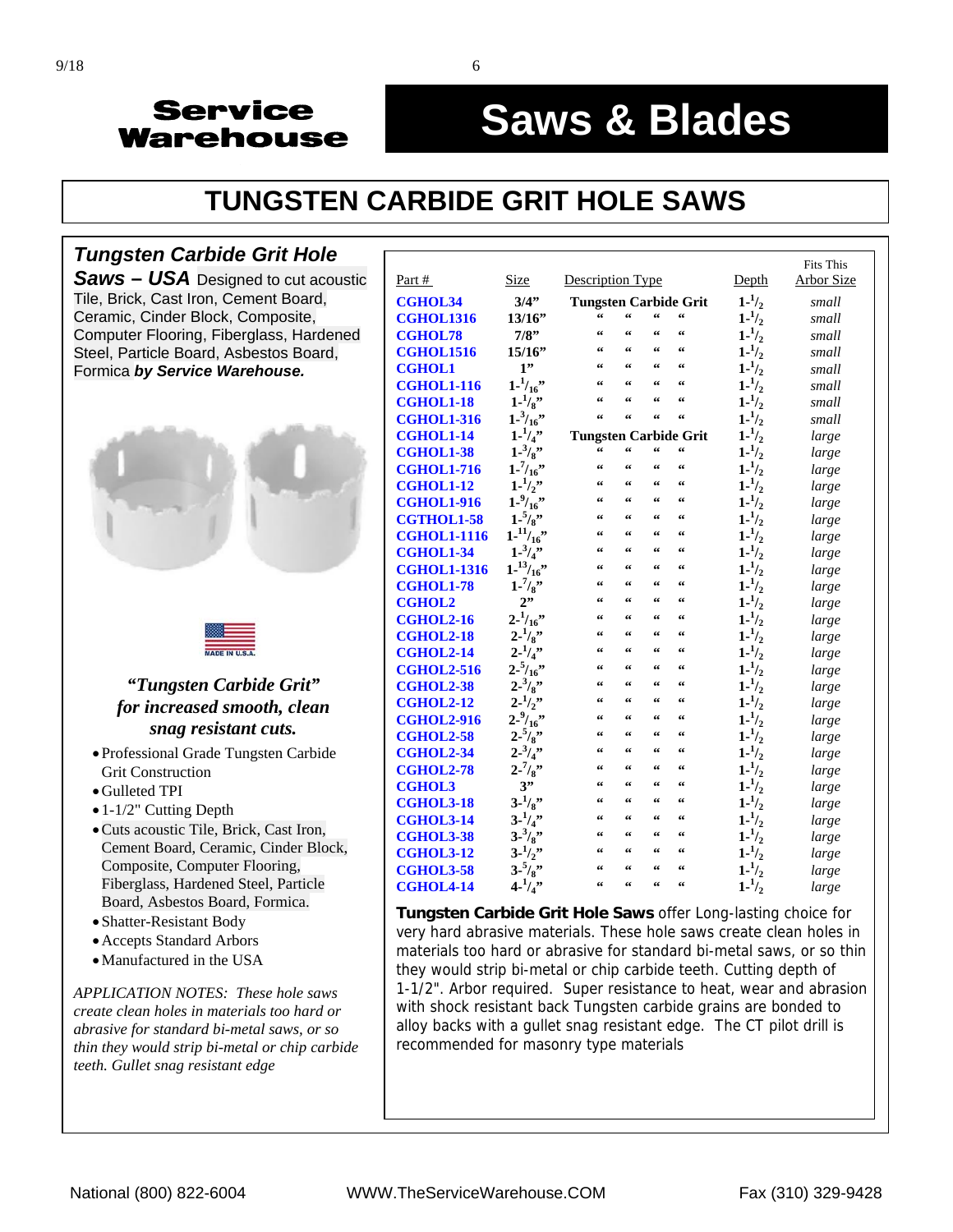#### į **Saws & Blades**

# **[HOLE SAW KITS – SW SERIES](http://www.servicewarehouse.net/mm5/merchant.mvc?Screen=CTGY&Store_Code=OC&Category_Code=FOCHOLESAWSETS)**





| Part #         | Size | Chisel Style / Shank                                                                                                                                                          | Kit Box<br>Material |
|----------------|------|-------------------------------------------------------------------------------------------------------------------------------------------------------------------------------|---------------------|
| <b>ELE-HSK</b> |      | 8 pc Electricians Kit – Bi-Metal                                                                                                                                              | PVC                 |
| $M38-L$        |      | $ELE-HSK =$ pipe and conduit entrance sizes to 2" through abrasive<br>materials. Saws: 7/8", $1^{-1}/_8$ ", $1^{-3}/_8$ ", $1^{-3}/_4$ ", $2$ ", $2^{-1}/_2$ " Arbors: M38-S, |                     |

## **CARBIDE TIPPED HOLE SAW KIT**

| Carbide Tipped Hole Saw Kit - USA<br>Electricians & Maintenance Kits |                 | Size     | Chisel Style / Shank                                                                                                                                                                                                                                                                                                                                                                                                                                         | Kit Box    |
|----------------------------------------------------------------------|-----------------|----------|--------------------------------------------------------------------------------------------------------------------------------------------------------------------------------------------------------------------------------------------------------------------------------------------------------------------------------------------------------------------------------------------------------------------------------------------------------------|------------|
| by MK Morse.                                                         | Part #          | Material |                                                                                                                                                                                                                                                                                                                                                                                                                                                              |            |
|                                                                      |                 |          | <b>MHST102E</b> 8 pc Electricians Kit – Carbide Tipped<br><b>MHST100</b> 11 pc Maintenance Kit – Carbide Tipped                                                                                                                                                                                                                                                                                                                                              | PVC<br>PVC |
|                                                                      | MA34CT, MA45PCT |          | $MHST102E =$ pipe and conduit entrance sizes to 2" through abrasive<br>materials. Saws: 7/8", $1^{-1}/8$ "", $1^{-3}/8$ "", $1^{-3}/4$ ", $2$ ", $2^{-1}/2$ " Arbors (1 ea.):<br>MHST100 = popular sizes used in installation of $1/2$ " - 2" pipe and<br>conduit through abrasive materials. Saws: $3/4$ ", $7/8$ ", $1-\frac{1}{8}$ ", $1-\frac{3}{8}$ ",<br>$1^{-1}/2$ ", $1^{-3}/4$ ", $2$ ", $2^{-1}/4$ ", $2^{-1}/2$ " Arbors (1 ea.): MA34CT, MA45PCT |            |

### **TUNGSTEN CARBIDE GRIT HOLE SAW KIT**

| <b>Tungsten Carbide Grit Hole Saw</b><br>Kit - USA Maintenance Kit | Part #                          | Size | Chisel Style / Shank                                                                                                                                                                               | Kit Box<br>Material |
|--------------------------------------------------------------------|---------------------------------|------|----------------------------------------------------------------------------------------------------------------------------------------------------------------------------------------------------|---------------------|
| by MK Morse.                                                       |                                 |      | MHSG100 11 pc Maintenance Kit – Carbide Tipped                                                                                                                                                     | PVC                 |
| ADE IN U.S.                                                        | Arbors (1 ea.): MA34CT, MA45PCT |      | $MHSG100 =$ pipe and conduit entrance sizes to 2" through abrasive<br>materials. Saws: 3/4", 7/8", $1^{-1}/_8$ ", $1^{-3}/_8$ ", $1^{-1}/_2$ ", $1^{-3}/_4$ ", $2$ ", $2^{-1}/_4$ ", $2^{-1}/_2$ " |                     |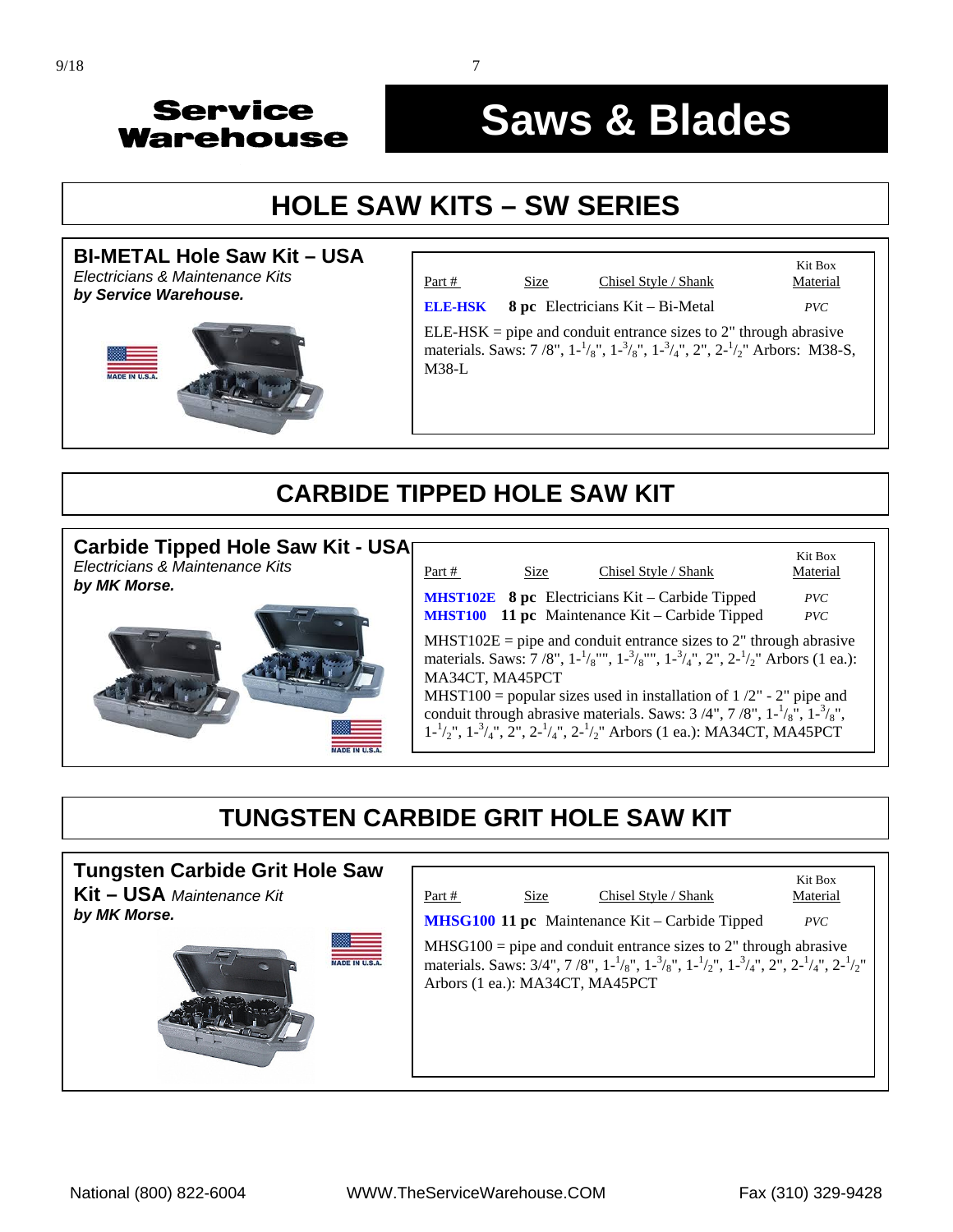#### į **Saws & Blades**

# **TUNGSTEN CARBIDE HOLE CUTTERS**

#### *[Tungsten Carbide Hole Cutters](http://www.servicewarehouse.net/mm5/merchant.mvc?Screen=CTGY&Store_Code=OC&Category_Code=FOCCARBIDEHC)*

*Designed to cut steel, iron, copper, aluminum, stainless steel, cast iron, fiberglass, plastics, and composites by Service Warehouse.*



#### *NEW "Solid Carbide Teeth" for increased wear resistance.*

- Professional Grade Welded Carbide Construction
- Solid Tungsten Carbide teeth for excellent wear and heat resistance.
- Ejector spring increases efficiency by ejecting the slug.
- Safety collar stop prevents excessive penetration increasing safety.
- Cuts steel, iron, aluminum, copper, stainless steel, cast iron, fiberglass, plastics, and composites.
- Shatter-resistant body with built-in arbor

*APPLICATION NOTES: Not designed for cutting concrete, cinder block, or brick (see Percussion Core Bits). For Plaster and drywall applications (see Carbide Grit or Thin Wall Core Drills).* 



| Part #            | <b>Size</b>        | Description Type                       |                                        |                                        |            | <u>Depth</u> | Quantity<br>Choices |
|-------------------|--------------------|----------------------------------------|----------------------------------------|----------------------------------------|------------|--------------|---------------------|
|                   |                    |                                        |                                        |                                        |            |              |                     |
| <b>CTHC-1116</b>  | 11/16"             | <b>Carbide Hole Cutter</b>             |                                        |                                        |            | 5/8"         | 1/6                 |
| <b>CTHC-34</b>    | 3/4"               | 66                                     | 66                                     | 66                                     | 66         | 5/8"         | 1/6                 |
| <b>CTHC-78</b>    | 7/8"               | $\boldsymbol{\zeta}\boldsymbol{\zeta}$ | $\textsf{G}\,\textsf{G}$               | $\epsilon$                             | 66         | 5/8"         | 1/6                 |
| <b>CTHC-1</b>     | 1"                 | 66                                     | $\textsf{G}\,\textsf{G}$               | $\textsf{G}\,\textsf{G}$               | 66         | 5/8"         | 1/6                 |
| <b>CTHC-1-18</b>  | $1 - \frac{1}{8}$  | $\boldsymbol{\zeta}\boldsymbol{\zeta}$ | $\textsf{G}\,\textsf{G}$               | $\boldsymbol{\zeta}\boldsymbol{\zeta}$ | 66         | 5/8"         | 1/6                 |
| <b>CTHC-1-316</b> | $1 - \frac{3}{16}$ | $\boldsymbol{\zeta}\boldsymbol{\zeta}$ | $\textsf{G}\,\textsf{G}$               | $\boldsymbol{\zeta}\boldsymbol{\zeta}$ | 66         | 5/8"         | 1/6                 |
| <b>CTHC-1-14</b>  | $1 - \frac{1}{4}$  | $\boldsymbol{\zeta}\boldsymbol{\zeta}$ | $\epsilon\epsilon$                     | $\boldsymbol{\zeta}\boldsymbol{\zeta}$ | 66         | 5/8"         | 1/6                 |
| <b>CTHC-1-516</b> | $1 - \frac{3}{16}$ | $\boldsymbol{\zeta}\boldsymbol{\zeta}$ | $\epsilon\epsilon$                     | $\boldsymbol{\zeta}\boldsymbol{\zeta}$ | 66         | 5/8"         | 1/6                 |
| <b>CTHC-1-38</b>  | $1 - \frac{3}{8}$  | $\boldsymbol{\zeta}\boldsymbol{\zeta}$ | $\boldsymbol{\zeta}\boldsymbol{\zeta}$ | $\boldsymbol{\zeta}\boldsymbol{\zeta}$ | 66         | 5/8"         | 1/6                 |
| <b>CTHC-1-716</b> | $1 - \frac{7}{16}$ | $\boldsymbol{\zeta}\boldsymbol{\zeta}$ | $\textsf{G}\,\textsf{G}$               | $\boldsymbol{\zeta}\boldsymbol{\zeta}$ | $\epsilon$ | 5/8"         | 1/6                 |
| <b>CTHC-1-12</b>  | $1 - \frac{1}{2}$  | $\boldsymbol{\zeta}\boldsymbol{\zeta}$ | $\boldsymbol{\zeta}\boldsymbol{\zeta}$ | $\boldsymbol{\zeta}\boldsymbol{\zeta}$ | 66         | 5/8"         | 1/6                 |
| <b>CTHC-1-34</b>  | $1 - \frac{3}{4}$  | $\boldsymbol{\zeta}\boldsymbol{\zeta}$ | $\boldsymbol{\zeta}\boldsymbol{\zeta}$ | $\boldsymbol{\zeta}\boldsymbol{\zeta}$ | 66         | 5/8"         | 1/6                 |
| <b>CTHC-2</b>     | 2"                 | $\boldsymbol{\zeta}\boldsymbol{\zeta}$ | $\zeta\,\zeta$                         | $\boldsymbol{\zeta}\boldsymbol{\zeta}$ | 66         | 5/8"         | 1/6                 |
| <b>CTHC-2-18</b>  | $2 - \frac{1}{8}$  | $\boldsymbol{\zeta}\boldsymbol{\zeta}$ | $\textsf{G}\,\textsf{G}$               | $\boldsymbol{\zeta}\boldsymbol{\zeta}$ | $\epsilon$ | 5/8"         | 1/6                 |
| <b>CTHC-2-14</b>  | $2 - \frac{1}{4}$  | $\textsf{G}\,\textsf{G}$               | $\epsilon\epsilon$                     | $\boldsymbol{\zeta}\boldsymbol{\zeta}$ | 66         | 5/8"         | 1/6                 |
| <b>CTHC-2-516</b> | $2 - \frac{5}{16}$ | $\boldsymbol{\zeta}\boldsymbol{\zeta}$ | $\textsf{G}\,\textsf{G}$               | $\zeta\zeta$                           | 66         | 5/8"         | 1/6                 |
| <b>CTHC-2-38</b>  | $2 - \frac{3}{8}$  | $\boldsymbol{\zeta}\boldsymbol{\zeta}$ | $\boldsymbol{\zeta}\boldsymbol{\zeta}$ | $\boldsymbol{\zeta}\boldsymbol{\zeta}$ | 66         | 5/8"         | 1/6                 |
| <b>CTHC-2-12</b>  | $2 - \frac{1}{2}$  | $\textsf{G}\,\textsf{G}$               | $\epsilon\epsilon$                     | $\textsf{G}\,\textsf{G}$               | 66         | 5/8"         | 1/6                 |
| <b>CTHC-2-58</b>  | $2 - \frac{5}{8}$  | $\boldsymbol{\zeta}\boldsymbol{\zeta}$ | $\epsilon\epsilon$                     | $\textsf{G}\,\textsf{G}$               | 66         | 5/8"         | 1/6                 |
| <b>CTHC-2-34</b>  | $2 - \frac{3}{4}$  | $\textsf{G}\,\textsf{G}$               | $\textsf{G}\,\textsf{G}$               | $\boldsymbol{\zeta}\boldsymbol{\zeta}$ | 66         | 5/8"         | 1/6                 |
| <b>CTHC-3</b>     | 3"                 | $\textsf{G}\,\textsf{G}$               | $\zeta\,\zeta$                         | 66                                     | 66         | 5/8"         | 1/6                 |
| <b>MHCPB</b>      | 1/4"               | 1/12                                   |                                        |                                        |            |              |                     |

**Tungsten Carbide Hole Cutters** are made with a premium Carbide Teeth welded into the body for excellent performance, ridgitity, wear and heat resistance. Designed to cut steel, iron, aluminum, copper, stainless steel, cast iron, fiberglass, plastics, and composites. \*Each saw includes a specially designed pilot bit w/spring that fits the Hole Cutters with built-in arbors on this page.

| Part #                                                                                                                                                                                                       | Size         | Chisel Style / Shank                                                         | Kit Box<br>Material |  |  |  |  |
|--------------------------------------------------------------------------------------------------------------------------------------------------------------------------------------------------------------|--------------|------------------------------------------------------------------------------|---------------------|--|--|--|--|
| <b>HC3PSET</b><br><b>HC8PSET</b>                                                                                                                                                                             | 3 pc<br>8 pc | Carbide Hole Cutter Electricians Kit<br>Carbide Hole Cutter Electricians Kit | PVC<br>PVC          |  |  |  |  |
| $HC3PSET$ = pipe and conduit entrance sizes from $1/2$ " through 1"<br>Includes Saws: (1) 7/8", $1-\frac{1}{8}$ ", $1-\frac{3}{8}$ " and (1) MHCPB Pilot Bit w/Hex wrench.                                   |              |                                                                              |                     |  |  |  |  |
| $HC8PSET$ = pipe and conduit entrance sizes from 1/2" through 2"<br>Includes Saws: (1) 7/8", $1^{-1}/_8$ ", $1^{-3}/_8$ ", $1^{-3}/_4$ ", 2", and $2^{-1}/_2$ " and<br>(2) MHCPB Pilot Bits with Hex wrench. |              |                                                                              |                     |  |  |  |  |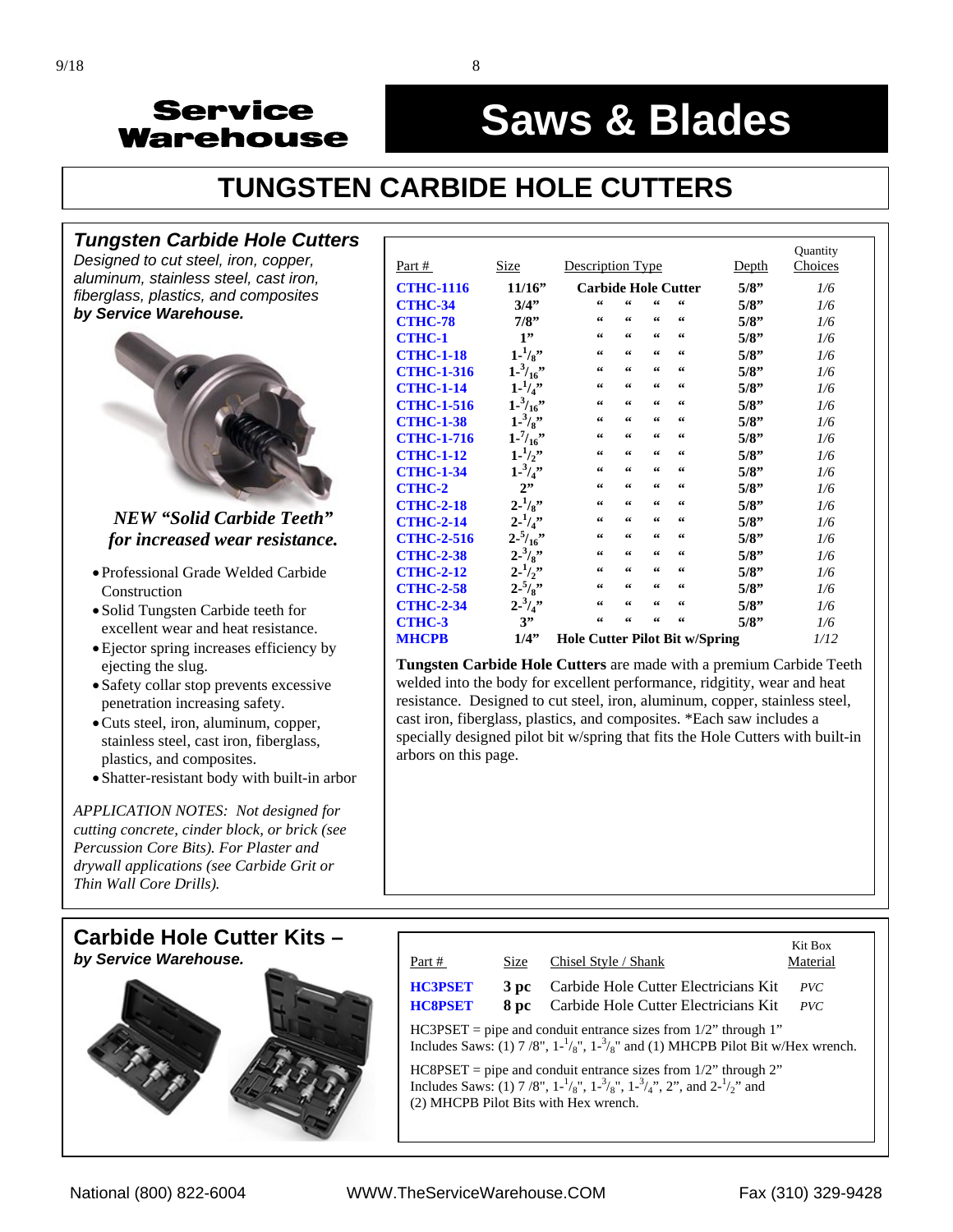#### ì **Saws & Blades**

# **RECIPROCATING SAW BLADES**



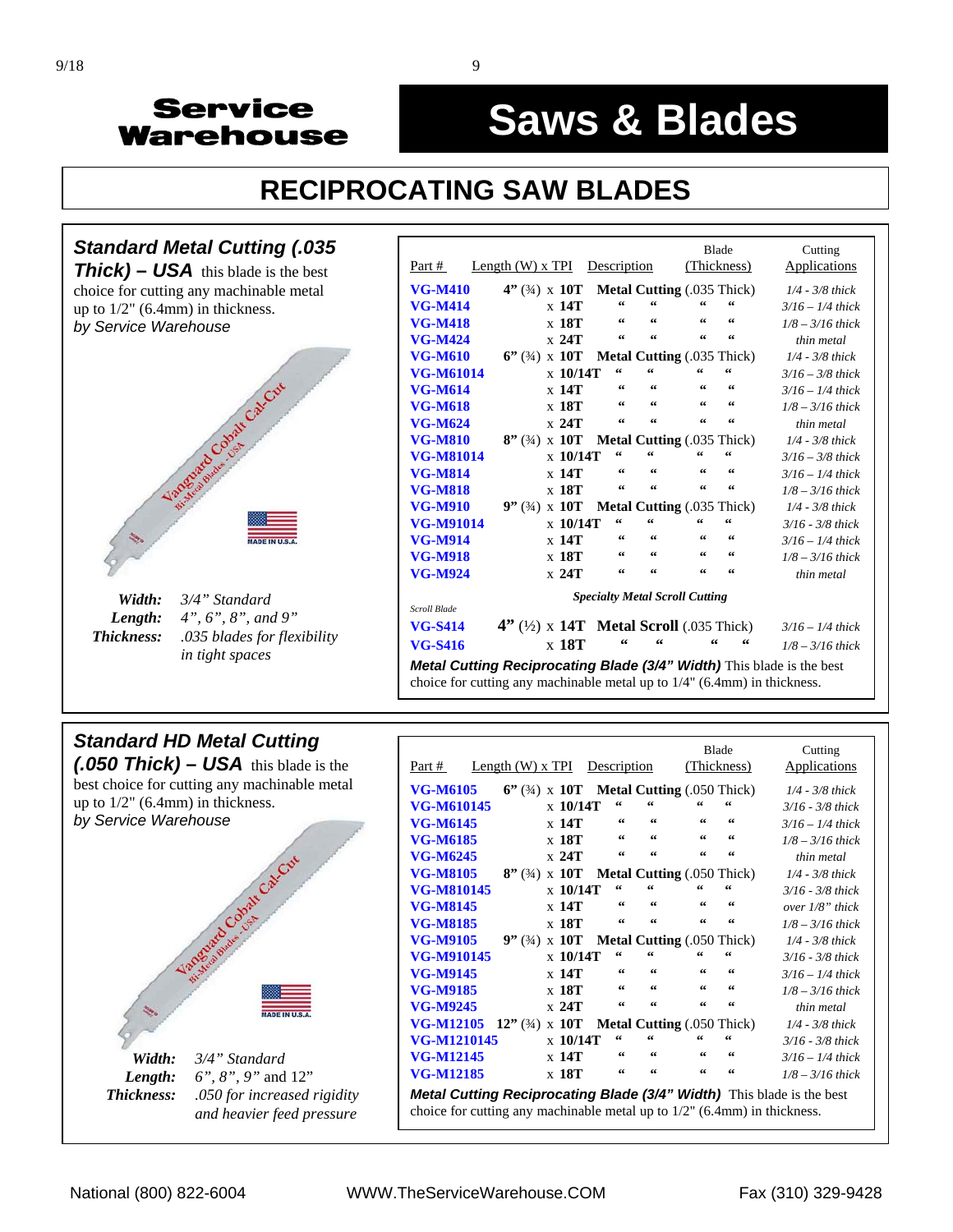#### ì **Saws & Blades**

# **RECIPROCATING SAW BLADES**



| Part #            | Length $(W)$ x TPI    |                                  | Description |                    | (Thickness)                       |    | Applications        |
|-------------------|-----------------------|----------------------------------|-------------|--------------------|-----------------------------------|----|---------------------|
| <b>VG-CM610</b>   | $6''(1'') \times 10T$ |                                  |             |                    | <b>Metal Cutting (.042 Thick)</b> |    | over $3/8$ " thick  |
| <b>VG-CM61014</b> |                       | $\boldsymbol{\mathrm{x}}$ 10/14T | 66          | 66                 | 66                                | 66 | over $1/4$ " thick  |
| <b>VG-CM614</b>   |                       | $x$ 14T                          | 66          | 66                 | 66                                | 66 | over $3/16$ " thick |
| <b>VG-CM618</b>   |                       | x 18T                            | 66          | 66                 | 66                                | 66 | $1/8 - 3/16$ thick  |
| <b>VG-CM624</b>   |                       | x 24T                            | 66          | 66                 | 66                                | 66 | thin metal          |
| <b>VG-CM910</b>   | 9''(1'')              | $\boldsymbol{\mathrm{x}}$ 10T    |             |                    | <b>Metal Cutting (.042 Thick)</b> |    | over $3/8$ " thick  |
| <b>VG-CM91014</b> |                       | $\boldsymbol{\mathrm{x}}$ 10/14T | 66          | 66                 | 66                                | 66 | over $1/4$ " thick  |
| <b>VG-CM914</b>   |                       | $x$ 14T                          | 66          | 66                 | 66                                | 66 | over $3/16$ " thick |
| <b>VG-CM918</b>   |                       | x 18T                            | 66          | $\epsilon\epsilon$ | 66                                | 66 | $1/8 - 3/16$ thick  |
| <b>VG-CM924</b>   |                       | x 24T                            | 66          | 66                 | 66                                | 66 | thin metal          |
|                   |                       |                                  |             |                    |                                   |    |                     |

*Metal Cutting Reciprocating Blade (1" Width)* This blade "powers" through the toughest applications. This heavy duty blade is perfect for cutting any machinable metal, as well as wood, wood composite, plastic, or rubber.



 *Thickness: .042 for optimum flexibility,* 

 *Rigidity, and beam strength*

| Part #                                                                                                                                                                                                 | Length $(W)$ x TPI        | Description                                          | <b>Blade</b><br>(Thickness)                      |                          | Cutting<br><b>Applications</b> |  |  |
|--------------------------------------------------------------------------------------------------------------------------------------------------------------------------------------------------------|---------------------------|------------------------------------------------------|--------------------------------------------------|--------------------------|--------------------------------|--|--|
| <b>VG-W658</b>                                                                                                                                                                                         | $6''$ (3/4) x 5/8T        |                                                      | <b>Wood/Nail Cut</b> (.050 Thick)                |                          | wood/nails                     |  |  |
| <b>VG-W66</b>                                                                                                                                                                                          | $\boldsymbol{x}$ 6T       | 66<br>66                                             | 66                                               | $\textsf{G}\,\textsf{G}$ | wood/nails                     |  |  |
| <b>VG-M6105</b>                                                                                                                                                                                        | x 10T                     | $\epsilon\epsilon$<br>$\textsf{G}\,\textsf{G}$       | $\boldsymbol{\varsigma}\,\boldsymbol{\varsigma}$ | $\epsilon\epsilon$       | wood/nails/metal               |  |  |
| <b>VG-W958</b>                                                                                                                                                                                         | $9''$ (3/4) x 5/8T        |                                                      | <b>Wood/Nail Cut</b> (.050 Thick)                |                          | wood/nails                     |  |  |
| <b>VG-W96</b>                                                                                                                                                                                          | $\boldsymbol{x}$ 6T       | 66<br>66                                             | $\zeta \zeta$                                    | $\textsf{G}\,\textsf{G}$ | wood/nails                     |  |  |
| VG-M9105                                                                                                                                                                                               | x 10T                     | $\textsf{G}\,\textsf{G}$<br>$\textsf{G}\,\textsf{G}$ | $\boldsymbol{\varsigma}\,\boldsymbol{\varsigma}$ | $\epsilon\epsilon$       | wood/nails/metal               |  |  |
| <b>VG-W126</b>                                                                                                                                                                                         | $12"$ (3/4) x 6T          |                                                      | <b>Wood/Nail Cut</b> (.050 Thick)                |                          | wood/nails                     |  |  |
| <b>VG-M12105</b>                                                                                                                                                                                       | $x$ 10T                   | 66                                                   | "                                                | "                        | wood/nails                     |  |  |
| <b>Specialty Wood/Nail Cutting</b><br>Thinner Blade<br><b>VG-W658T</b><br>$6''$ (3/4) x 5/8T<br><b>Wood/Nail Cut</b> (.035 Thick)<br>wood/nails<br><b>Scroll Cutting</b>                               |                           |                                                      |                                                  |                          |                                |  |  |
| <b>VG-S66</b>                                                                                                                                                                                          | $6''$ $\binom{3}{8}$ x 6T |                                                      | Scroll/Wood (.035 Thick)                         |                          | wood contours                  |  |  |
| <b>Wood/Nail Cutting Reciprocating Blade (3/4" Width)</b> This blade is<br>specifically designed for cutting all types of wood, wood composites,<br>and nail embedded wood. <i>Manufactured in USA</i> |                           |                                                      |                                                  |                          |                                |  |  |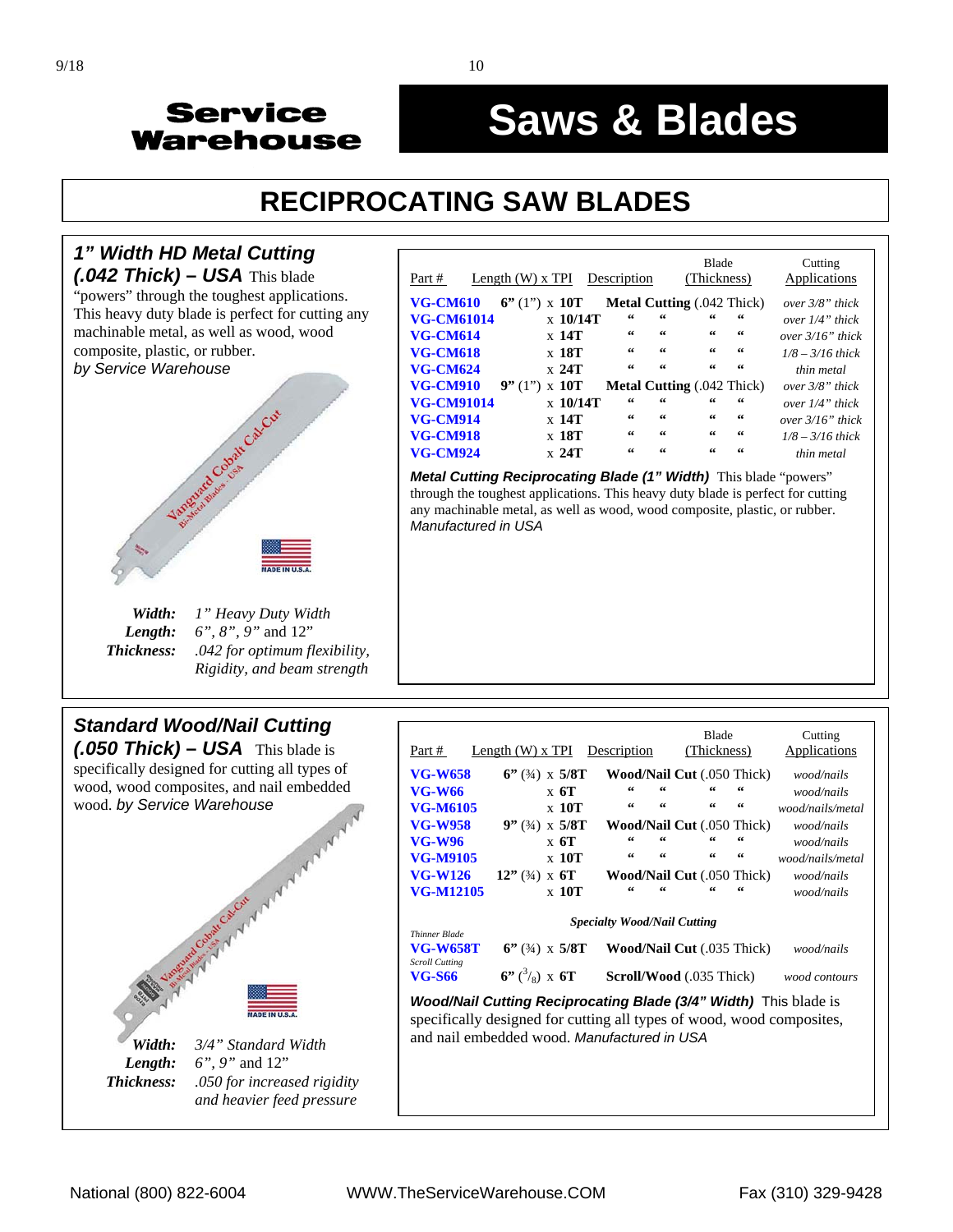#### ì **Saws & Blades**

# **RECIPROCATING SAW BLADES**



# **Blade** Cutting Part # Length (W) x TPI Description (Thickness) Application **VG-P66 6"** (¾) x **6T Plaster Cutting** (.050 Thick) *plaster/drywall* **Plaster Cutting Reciprocating Blade (3/4" Width)** This blade is specifically designed for cutting plaster and drywall. Engineered with a V-Tooth design which cuts on both the front and back stroke. *Manufactured in USA*

#### *Demolition Wood/Nail/Metal Cutting (.062 Thick)* **–** *USA*

This blade is specifically designed for "roughing in" applications on the construction site. This blade will cut through all types of wood, wood composites, metal, and nail embedded wood. *by Vanguard Cal-Cut*



*Length: 6", 8", 9"* and 12"  *Thickness:* Super thick *.062 for maximum rigidity and heaviest feed pressure* 

|                                      |            |             | <b>Blade</b>             |        | Cutting                                                                                                                                                                                      |
|--------------------------------------|------------|-------------|--------------------------|--------|----------------------------------------------------------------------------------------------------------------------------------------------------------------------------------------------|
| Length $(W)$ x TPI                   |            |             |                          |        | Applications                                                                                                                                                                                 |
|                                      |            |             |                          |        |                                                                                                                                                                                              |
| $\boldsymbol{x}$ 6T                  | 66         | 66          | 66                       | 66     | wood/nails                                                                                                                                                                                   |
| $\times 8/10T$                       | 66         | 66          | 66                       | 66     | wood/nails                                                                                                                                                                                   |
| $\rm x$ 10/14T                       | 66         | 66          | 66                       | 66     | $1/4 - 3/8$ thick                                                                                                                                                                            |
| x 14T                                | 66         | 66          | 66                       | $\,66$ | $3/16 - 1/4$ thick                                                                                                                                                                           |
| x 18T                                | 66         | 66          | 66                       | 66     | $1/8 - 3/16$ thick                                                                                                                                                                           |
| $9''$ $\binom{7}{8}$ x 5/8T          |            |             |                          |        |                                                                                                                                                                                              |
| $\times$ 6T                          | $\epsilon$ | 66          | 66                       | 66     | wood/nails                                                                                                                                                                                   |
| $\times 8/10T$                       | 66         | 66          | 66                       | 66     | wood/nails                                                                                                                                                                                   |
| $x\;14$ T                            | 66         | 66          | 66                       | 66     | $3/16 - 1/4$ thick                                                                                                                                                                           |
| x 18T                                | 66         | 66          | $\textsf{6}\,\textsf{6}$ | 66     | $1/8 - 3/16$ thick                                                                                                                                                                           |
| <b>VG-DM126</b> 12" $(^{7}_{8}$ x 6T |            |             |                          |        |                                                                                                                                                                                              |
| $\rm x$ 10/14T                       | 66         | 66          | 66                       | 66     | wood/nails/metal                                                                                                                                                                             |
| $x\;14$ T                            | 66         | 66          | 66                       | 66     | $3/16 - 1/4$ thick                                                                                                                                                                           |
| $x$ 18T                              | 66         | 66          | 66                       | 66     | $1/8 - 3/16$ thick                                                                                                                                                                           |
|                                      |            | Description |                          |        | (Thickness)<br>$6''$ ( $\frac{7}{8}$ ) x 5/8T Demolition Blade (.062 Thick) wood/nails<br><b>Demolition Blade</b> (.062 Thick) wood/nails<br><b>Demolition Blade</b> (.062 Thick) wood/nails |

*Demolition Reciprocating Blade (7/8" Width)* This blade is specifically designed for "roughing in" applications on the construction site. This blade will cut through all types of wood, wood composites, metal, and nail embedded wood. *Manufactured in USA*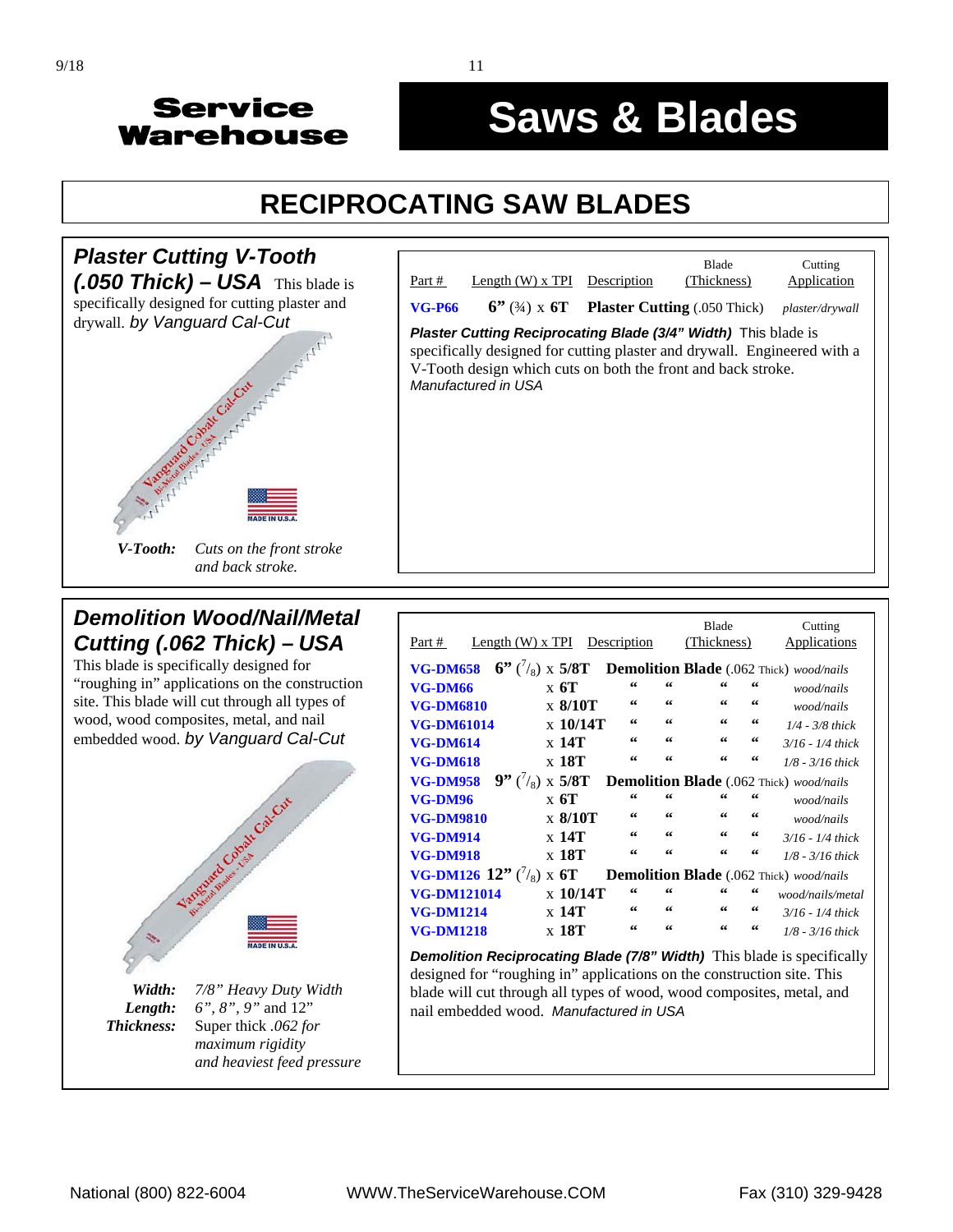#### ľ **Saws & Blades**

# **RECIPROCATING SAW BLADES**



#### *Tungsten Carbide Grit* **–** *USA*

Grit-Edge with no teeth for snag free cutting. Designed for abrasive materials such as fiberglass, ceramic tile, stone, brick, marble, and cast iron.



| Part #              | Length $(W)$ x TPI Description       |    | <b>Blade</b><br>(Thickness) | Cutting<br>Applications                                                                                                                                                                                                                                                                                                                                                                      |
|---------------------|--------------------------------------|----|-----------------------------|----------------------------------------------------------------------------------------------------------------------------------------------------------------------------------------------------------------------------------------------------------------------------------------------------------------------------------------------------------------------------------------------|
| VG-TCG6<br>VG-TCG8  | $6''$ (3/4) x TG<br>$8''$ (3/4) x TG | 66 | Tungsten Grit Edge          | fiberglass/tile/brick<br>fiberglass/tile/brick                                                                                                                                                                                                                                                                                                                                               |
| Manufactured in USA |                                      |    |                             | <b>Tungsten Carbide Grit Reciprocating Blade (3/4" Width)</b> This blade<br>is specifically designed for cutting abrasive materials such as fiberglass,<br>ceramic tile, stone, brick, marble, and cast iron. The cutting edge self-<br>sharpens while cutting material in both forward and backward direction.<br>Not having actual teeth reduces snagging while cutting abrasive material. |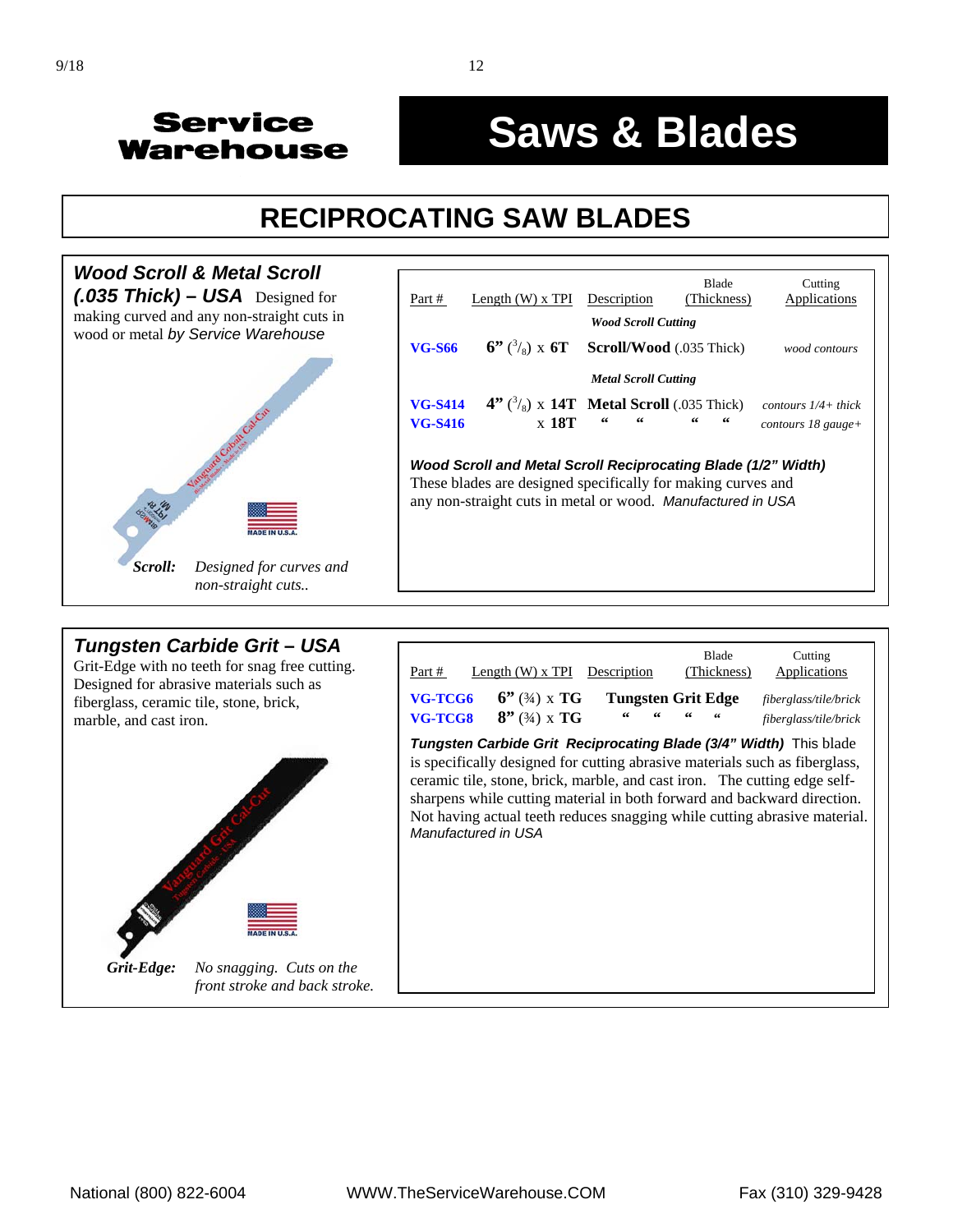



# **Saws & Blades**

# **HACKSAW SAW BLADES**



**High Carbon Steel Hacksaw Blades** provides good value for general use. Cut's mild steel, cast iron, aluminum, copper.

*Summary: Value series, general purpose quality product.*

*Carbon Steel: Good value* 

*for general use.*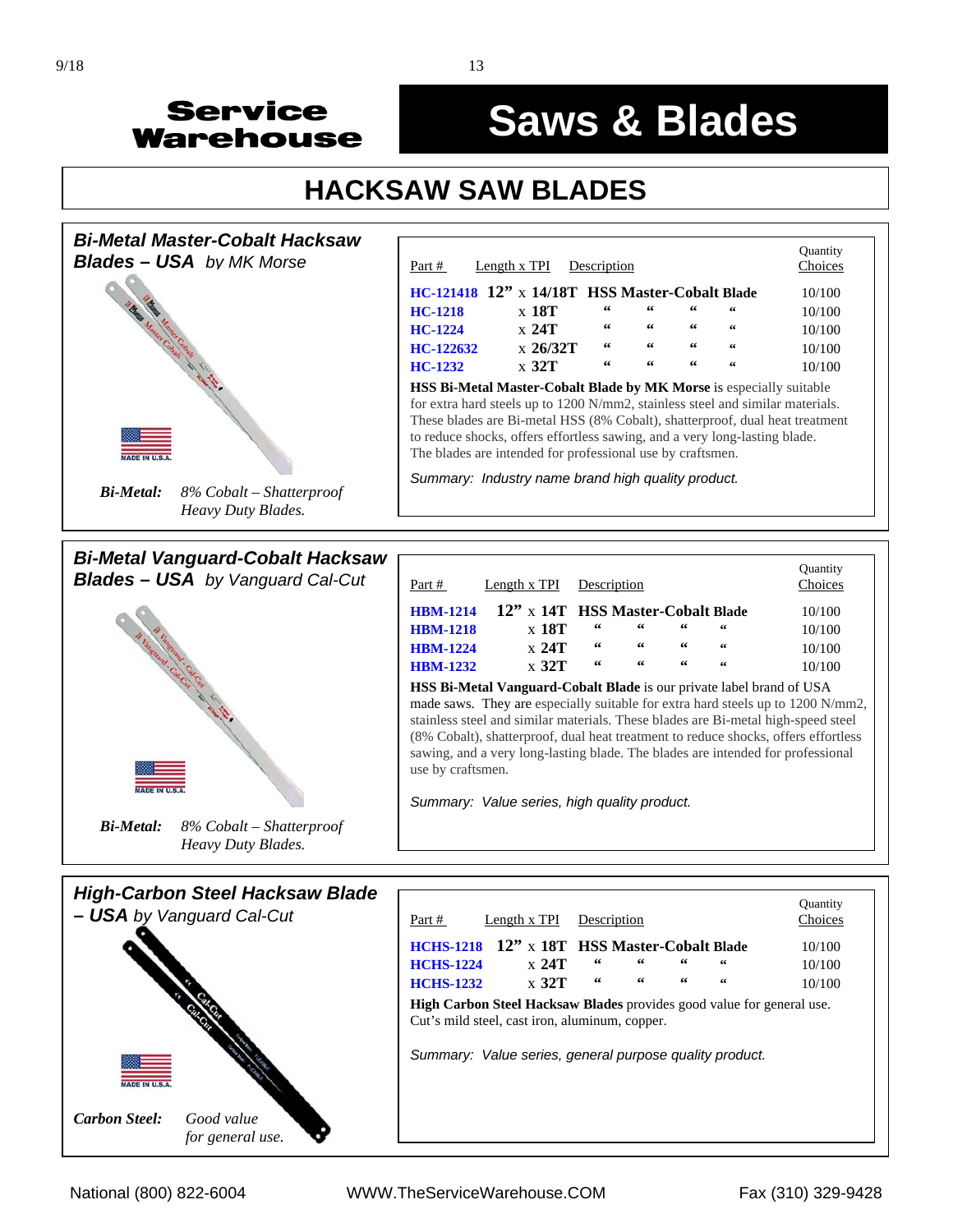#### j **Saws & Blades**

## **JIGSAW BLADES**